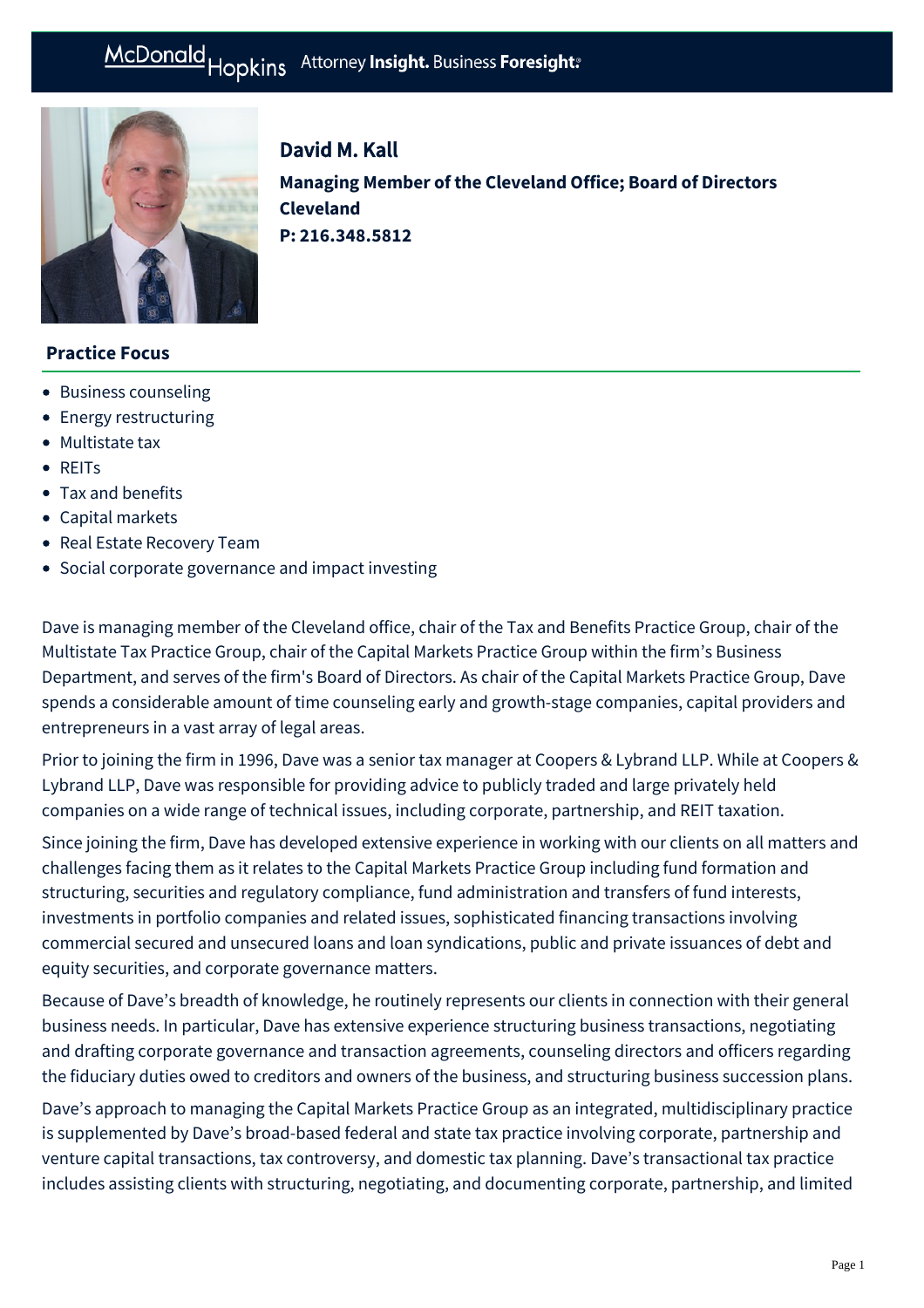liability company formation, merger, acquisition, disposition (including spin-off transactions, asset sales, stock sales, and Section 338(h)(10) transactions), joint venture, and financing transactions.

Dave also provides independent advice to tax directors with respect to tax minimization strategies proposed by others or developed in-house. He has advised two publicly traded real estate investment trusts ("REITs") on an ongoing basis with respect to various issues, including going public, secondary offerings of debt and equity, tax compliance and private letter ruling requests, UPREIT structures, DownREIT transactions, and structuring and negotiating joint ventures and limited liability company agreements with developers, and other non-REITs.

Dave's tax practice also has included a significant amount of controversy work at both the federal and state levels involving domestic tax issues. He has represented clients under audit, at IRS Appeals, before the Ohio Department of Taxation and the Ohio Board of Tax Appeals. Because of Dave's extensive tax background, he provides a unique perspective to his clients seeking business counseling and advice.

Dave earned a J.D., with honors, from The Ohio State University Moritz College of Law in 1993. He received a B.A., summa cum laude, with Distinction in Political Science and Honors in the Liberal Arts, from The Ohio State University in 1989.

## **Admissions - State**

Ohio

## **Education**

- The Ohio State University Moritz College of Law
- The Ohio State University

## **Honors and Awards**

- Selected for inclusion in *Ohio Rising Stars* (2005)
- Named one of the Best Lawyers in America (2014-2022)

# **Professional Membership**

- American Bar Association
- Ohio State Bar Association- Member: Taxation Committee and Real Estate, Member: Taxation Subcommittee
- National Association of Real Estate Investment Trusts
- Cleveland Tax Club, President (2006-2007)
- International Council of Shopping Centers

# **Public Service and Volunteerism**

- BVU | The Center for Nonprofit Excellence, Board
- City Club of Cleveland, Board
- Prayers From Maria, Board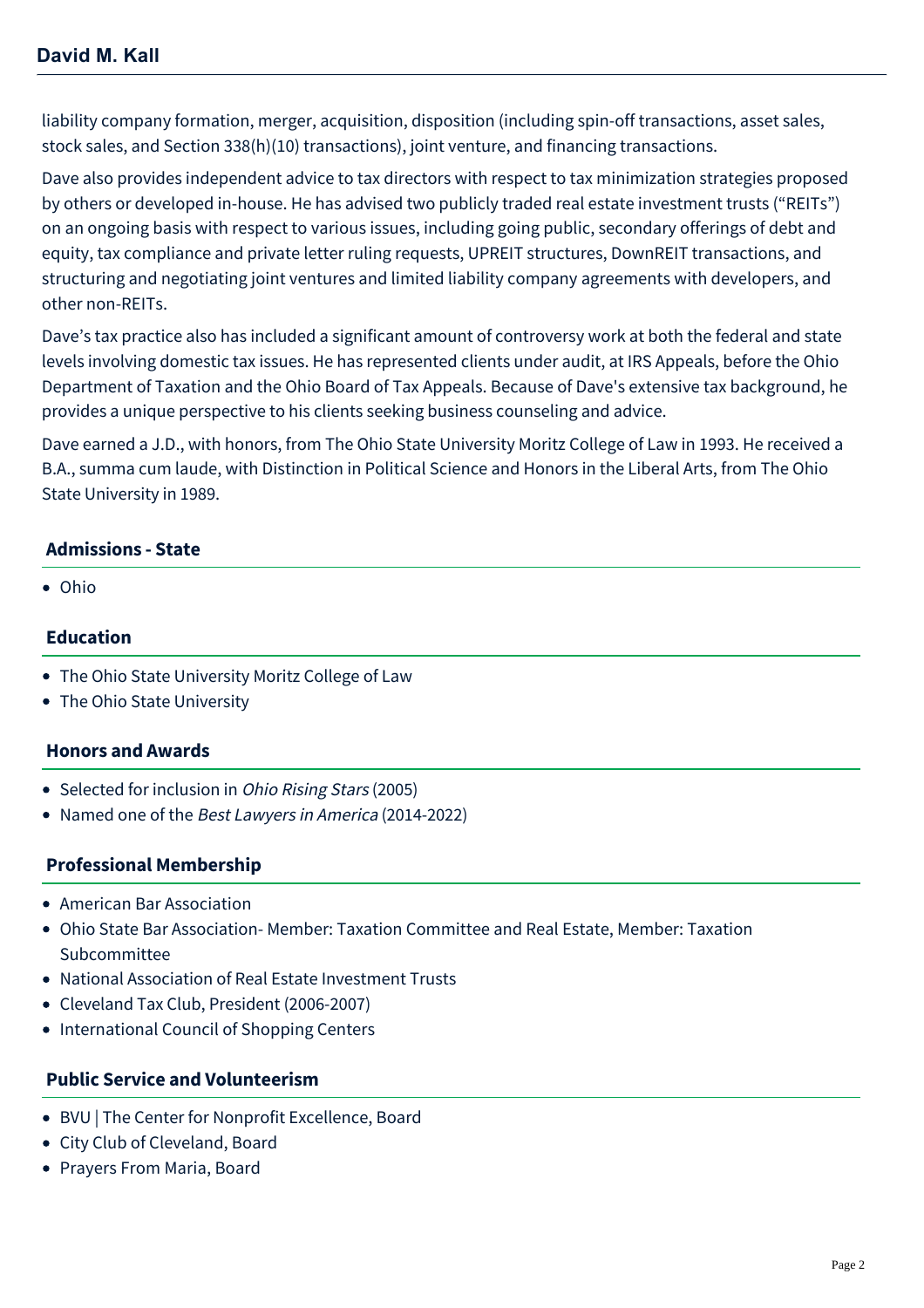- City Year, Cleveland Board
- Cub Scouts, Pack 3265 Aurora, Ohio, Cubmaster (2003-2006)
- Boy Scouts of America, Troop 265, Assistant Scoutmaster (2006-2008)

#### **Alerts**

- [Shift to remote work has lasting impact on Ohio's municipal income tax withholding rules](https://mcdonaldhopkins.com/Insights/January-2022/Remote-work-impact-Ohio-municipal-income-tax)
- [Small and midsize employers may be entitled to tax credits for providing paid leave related to COVID-19](https://mcdonaldhopkins.com/Insights/April-2021/Small-and-midsize-employers-may-be-entitled-to-tax) vaccinations
- [American Rescue Plan provides tax relief to families and extends enhanced unemployment benefits](https://mcdonaldhopkins.com/Insights/March-2021/Tax-provisions-in-American-Rescue-Plan-provide-rel)
- [Making sense of the Consolidated Appropriations Act: How to deal with all of the tax provisions](https://mcdonaldhopkins.com/Insights/January-2021/Making-sense-of-the-Consolidated-Appropriations-Ac)
- [The Consolidated Appropriations Act and the impact on the Paycheck Protection Program: Here we go](https://mcdonaldhopkins.com/Insights/December-2020/The-Consolidated-Appropriations-Act-and-the-impact) again…
- [Payroll tax deferral guidance leaves unanswered questions](https://mcdonaldhopkins.com/Insights/September-2020/Payroll-tax-deferral-guidance-leaves-unanswered-qu)
- [Paycheck Protection Program Flexibility Act passes Senate](https://mcdonaldhopkins.com/Insights/June-2020-(1)/Paycheck-Protection-Program-Flexibility-Act-passes)
- [States allowing for deferral of tax payments and tax return filings](https://mcdonaldhopkins.com/Insights/March-2020/States-allowing-for-deferral-of-tax-payments-and-t)
- [IRS allowing more time to file federal tax returns and to pay federal taxes](https://mcdonaldhopkins.com/Insights/March-2020/IRS-allowing-more-time-to-file-federal-tax-returns)
- [Ohio eliminates "20-day rule" under municipal income tax for employees working from home during the](https://mcdonaldhopkins.com/Insights/March-2020/Ohio-eliminates-20-day-rule-under-municipal-income) health emergency
- [CARES Act: An early analysis of the historic Coronavirus Aid, Relief and Economic Security Act](https://mcdonaldhopkins.com/Insights/March-2020/CARES-ACT-overview)
- [What the biggest sales tax case in 25 years means for your business](https://mcdonaldhopkins.com/Insights/May-2018/What-the-biggest-sales-tax-case-in-25-years-means)
- [Deadline for contesting tax value in Ohio is March 31](https://mcdonaldhopkins.com/Insights/February-2018/Deadline-for-contesting-tax-value-in-Ohio-is-March)
- [Congress unveils final tax reform bill](https://mcdonaldhopkins.com/Insights/December-2017/Congress-unveils-final-tax-reform-bill-House-and)
- [Multistate Tax Update: December 17, 2015](https://mcdonaldhopkins.com/Insights/December-2015/Multistate-Tax-Update-December-17-2015)
- [Multistate Tax Update: December 10, 2015](https://mcdonaldhopkins.com/Insights/December-2015/Multistate-Tax-Update-December-10-2015)
- [Multistate Tax Update: December 3, 2015](https://mcdonaldhopkins.com/Insights/December-2015/Multistate-Tax-Update-December-3-2015)
- [Multistate Tax Update: November 19, 2015](https://mcdonaldhopkins.com/Insights/November-2015/Multistate-Tax-Update-November-19-2015)
- [Top tax issues and planning ideas for 2015](https://mcdonaldhopkins.com/Insights/November-2015/Top-tax-issues-and-planning-ideas-for-2015)
- [Multistate Tax Update: November 12, 2015](https://mcdonaldhopkins.com/Insights/November-2015/Multistate-Tax-Update-November-12-2015)
- [Multistate Tax Update: November 5, 2015](https://mcdonaldhopkins.com/Insights/November-2015/Multistate-Tax-Update-November-5-2015)
- [Multistate Tax Update: October 29, 2015](https://mcdonaldhopkins.com/Insights/October-2015/Multistate-Tax-Update-October-29-2015)
- [Multistate Tax Update: October 22, 2015](https://mcdonaldhopkins.com/Insights/October-2015/Multistate-Tax-Update-October-22-2015)
- [Multistate Tax Update: October 15, 2015](https://mcdonaldhopkins.com/Insights/October-2015/Multistate-Tax-Update-October-15-2015)
- [Multistate Tax Update: October 8, 2015](https://mcdonaldhopkins.com/Insights/October-2015/Multistate-Tax-Update-October-8-2015)
- [Multistate Tax Update: October 1, 2015](https://mcdonaldhopkins.com/Insights/October-2015/Multistate-Tax-Update-October-1-2015)
- [Multistate Tax Update: September 24, 2015](https://mcdonaldhopkins.com/Insights/September-2015/Multistate-Tax-Update-September-24-2015)
- [Multistate Tax Update: September 17, 2015](https://mcdonaldhopkins.com/Insights/September-2015/Multistate-Tax-Update--September-17-2015)
- [Multistate Tax Update -- September 10, 2015](https://mcdonaldhopkins.com/Insights/September-2015/Multistate-Tax-Update--September-10-2015)
- [Multistate Tax Update September 3, 2015](https://mcdonaldhopkins.com/Insights/September-2015/Multistate-Tax-Update--September-3-2015)
- [Multistate Tax Update -- August 27, 2015](https://mcdonaldhopkins.com/Insights/August-2015/Multistate-Tax-Update--August-27-2015)
- [Multistate Tax Update August 20, 2015](https://mcdonaldhopkins.com/Insights/August-2015/Multistate-Tax-Update--August-20-2015)
- [Multistate Tax Update August 13, 2015](https://mcdonaldhopkins.com/Insights/August-2015/Multistate-Tax-Update--August-13-2015)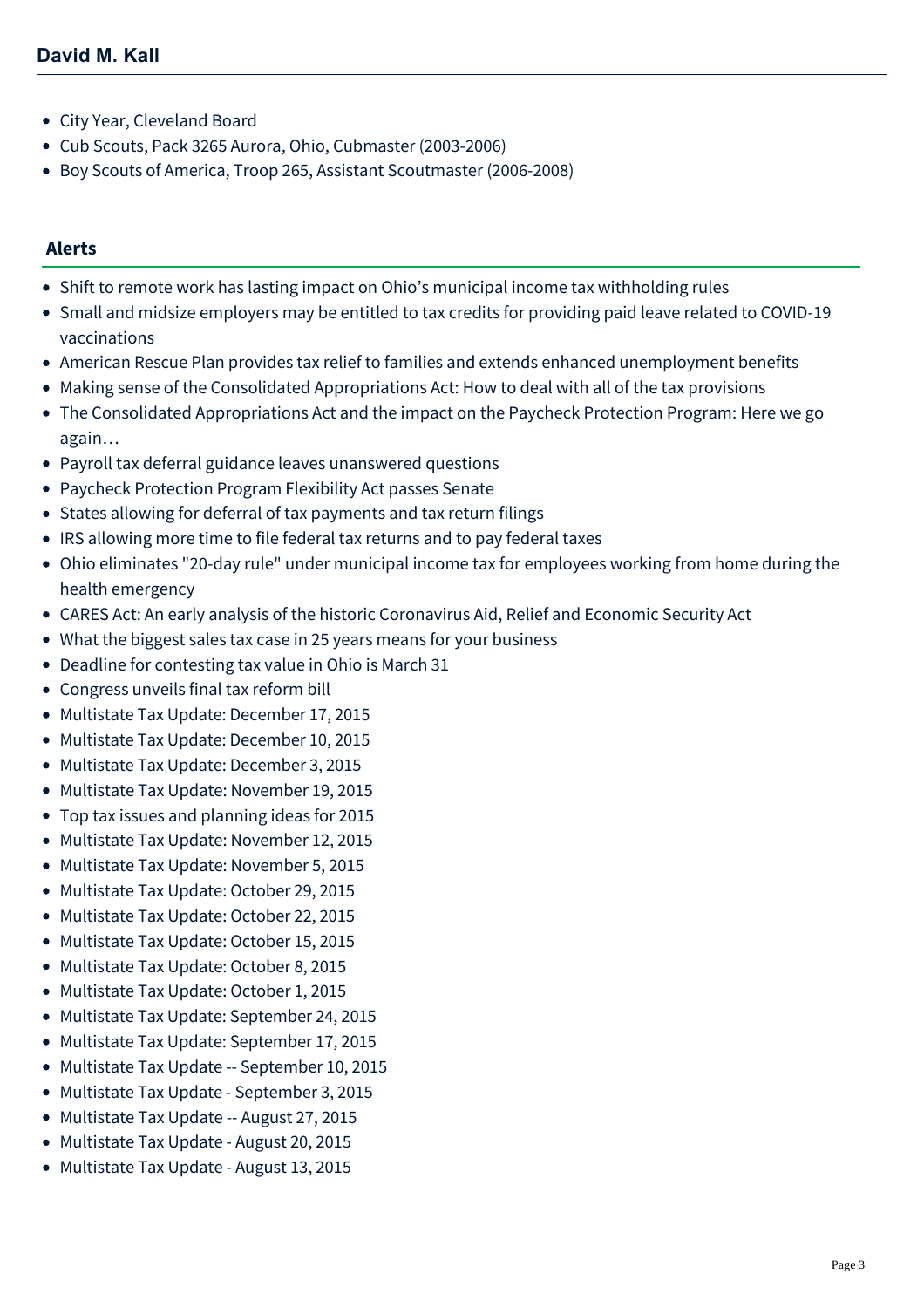- [Multistate Tax Update February 17, 2015](https://mcdonaldhopkins.com/Insights/Febrary-2015/Multistate-Tax-Update-February-17-2015)
- [Multistate Tax Update January 15, 2015](https://mcdonaldhopkins.com/Insights/January-2015/Multistate-Tax-Update-January-15-2015)
- [Multistate Tax Update January 8, 2015](https://mcdonaldhopkins.com/Insights/January-2015/Multistate-Tax-Update-January-8-2015)

### **Blog Posts**

- [Paycheck Protection Program Flexibility Act makes important changes to PPP](https://mcdonaldhopkins.com/Insights/June-2020-(1)/PPPFA-makes-important-changes-to-PPP)
- [Ohio Department of Health modifies the Stay Safe Ohio Order: What actually changed?](https://mcdonaldhopkins.com/Insights/May-2020/Ohio-Department-of-Health-modifies-the-Stay-Safe-O)
- [IRS clarifies no deduction for PPP loan forgiveness expenses](https://mcdonaldhopkins.com/Insights/May-2020/IRS-clarifies-no-deduction-for-PPP-loan-forgivenes)
- [Small business loans above \\$2M will be audited](https://mcdonaldhopkins.com/Insights/April-2020/Small-business-loans-above-2M-will-be-audited)
- [Employers may make tax-free payments to employees for COVID-19 expenses](https://mcdonaldhopkins.com/Insights/April-2020/Employers-may-make-tax-free-payments)
- [CARES Act: A summary of tax issues](https://mcdonaldhopkins.com/Insights/March-2020/CARES-Act-A-summary-of-tax-issues)
- [CARES Act: Employee retention credit for employers subject to closure due to the coronavirus pandemic](https://mcdonaldhopkins.com/Insights/March-2020/CARES-ACT-Employee-retention-credit-for-employers)
- [Tax credits ease cost of extension of paid sick leave and FMLA](https://mcdonaldhopkins.com/Insights/March-2020/Tax-credits-ease-cost-of-extension-of-paid-sick-le)
- [IRS allowing more time to pay federal income taxes](https://mcdonaldhopkins.com/Insights/March-2020/Treasury-Secretary-announces-more-time-to-pay-fede)
- [Ohio: House of Representatives votes to reinstate business income deduction for lawyers and lobbyists](https://mcdonaldhopkins.com/Insights/October-2019/Ohio-House-of-Representatives-votes-to-reinstate-b)
- [California: New law would reclassify gig economy workers](https://mcdonaldhopkins.com/Insights/October-2019/California-New-law-would-reclassify-gig-economy-wo)
- [Ohio: Court of Appeals rules for highway contractor in sales/use tax case](https://mcdonaldhopkins.com/Insights/October-2019/Ohio-Court-of-Appeals-rules-for-highway-contractor)
- [Ohio: Supreme Court accepts appeal challenging centralized administration of municipal net profits taxes](https://mcdonaldhopkins.com/Insights/August-2019/OH-Supreme-Court-accepts-appeal-challenging-centra)
- [Seattle loses appeals court case finding income tax unconstitutional](https://mcdonaldhopkins.com/Insights/August-2019/Seattle-loses-appeals-court-case-finding-income-ta)
- [Wayfair still unfolding one year later as marketplace facilitator laws take effect](https://mcdonaldhopkins.com/Insights/July-2019/Wayfair-still-unfolding-one-year-later-as-marketpl)
- [Ohio: Budget bill enacts major tax law changes](https://mcdonaldhopkins.com/Insights/July-2019/Ohio-Budget-bill-enacts-major-tax-law-changes)
- [Massachusetts: Proposal to tax millionaires returns](https://mcdonaldhopkins.com/Insights/July-2019/Massachusetts-Proposal-to-tax-millionaires-returns)
- [Trust prevails in challenge to North Carolina income tax](https://mcdonaldhopkins.com/Insights/July-2019/Trust-prevails-in-challenge-to-North-Carolina-inco)
- [Federal law may protect remote sellers from state net income taxes](https://mcdonaldhopkins.com/Insights/July-2019/Federal-law-may-protect-remote-sellers-from-state)
- [Ohio: Business tax deduction is a key issue as state Senate unveils budget proposals](https://mcdonaldhopkins.com/Insights/June-2019/Ohio-Business-tax-deduction-is-a-key-issue-as-stat)
- [Uniform taxation of digital goods and services remains elusive](https://mcdonaldhopkins.com/Insights/June-2019/Uniform-taxation-of-digital-goods-and-services-rem)
- [Illinois: State tax reform passes General Assembly](https://mcdonaldhopkins.com/Insights/June-2019/Illinois-State-tax-reform-passes-General-Assembly)
- [Oregon: Governor signs new corporate activity tax into law](https://mcdonaldhopkins.com/Insights/May-2019/Oregon-Governor-signs-new-corporate-activity-tax-i)
- [Ohio: Centralized collection tiff heads to state supreme court](https://mcdonaldhopkins.com/Insights/May-2019/Ohio-Centralized-collection-tiff-heads-to-state-su)
- [Ohio: State Senate considering tax proposals included in House budget bill](https://mcdonaldhopkins.com/Insights/May-2019/Ohio-State-Senate-considering-tax-proposals-includ)
- [Ohio: General Assembly mulling tax proposals amid budget season](https://mcdonaldhopkins.com/Insights/May-2019/Ohio-General-Assembly-mulling-tax-proposals-amid-b)
- [Ohio: Appeals court upholds commercial activity tax levied on Georgia wholesaler](https://mcdonaldhopkins.com/Insights/May-2019/Ohio-Appeals-court-upholds-commercial-activity-tax)
- [Treasury releases final guidance on new IRS audit regime as states consider model legislation](https://mcdonaldhopkins.com/Insights/May-2019/Treasury-releases-final-guidance-on-new-IRS-audit)
- [Montana Supreme Court strikes down tax credit program](https://mcdonaldhopkins.com/Insights/April-2019/Montana-State-Supreme-Court-strikes-down-tax-credi)
- [Treasury issues second set of proposed rules on Opportunity Zone program](https://mcdonaldhopkins.com/Insights/April-2019/Treasury-issues-second-set-of-proposed-rules-on-Op)
- [Ohio Senate passes bill to create tax credit for Opportunity Zone investments](https://mcdonaldhopkins.com/Insights/April-2019/Ohio-Senate-passes-bill-to-create-tax-credit-for-Opportunity-Zone-investments)
- [California: U.S. Court of Appeals upholds state's disclosure requirement for donors to tax-exempt](https://mcdonaldhopkins.com/Insights/April-2019/California-Court-of-Appeals-upholds-disclosure-req) nonprofits
- [Ohio: Governor signs transportation budget with gas tax hike](https://mcdonaldhopkins.com/Insights/April-2019/Ohio-Governor-signs-transportation-budget-with-gas)
- [Virginia exempts gain from eminent domain condemnation from its income tax](https://mcdonaldhopkins.com/Insights/March-2019/Virginia-exempts-gain-from-eminent-domain-condemna)
- [Congress considers national framework for state taxation of digital goods and services](https://mcdonaldhopkins.com/Insights/March-2019/Congress-considers-national-framework-for-state-ta)
- [U.S. Court of Appeals rejects California tax employee's qualified immunity defense](https://mcdonaldhopkins.com/Insights/March-2019/US-Court-of-Appeals-rejects-California-tax-employe)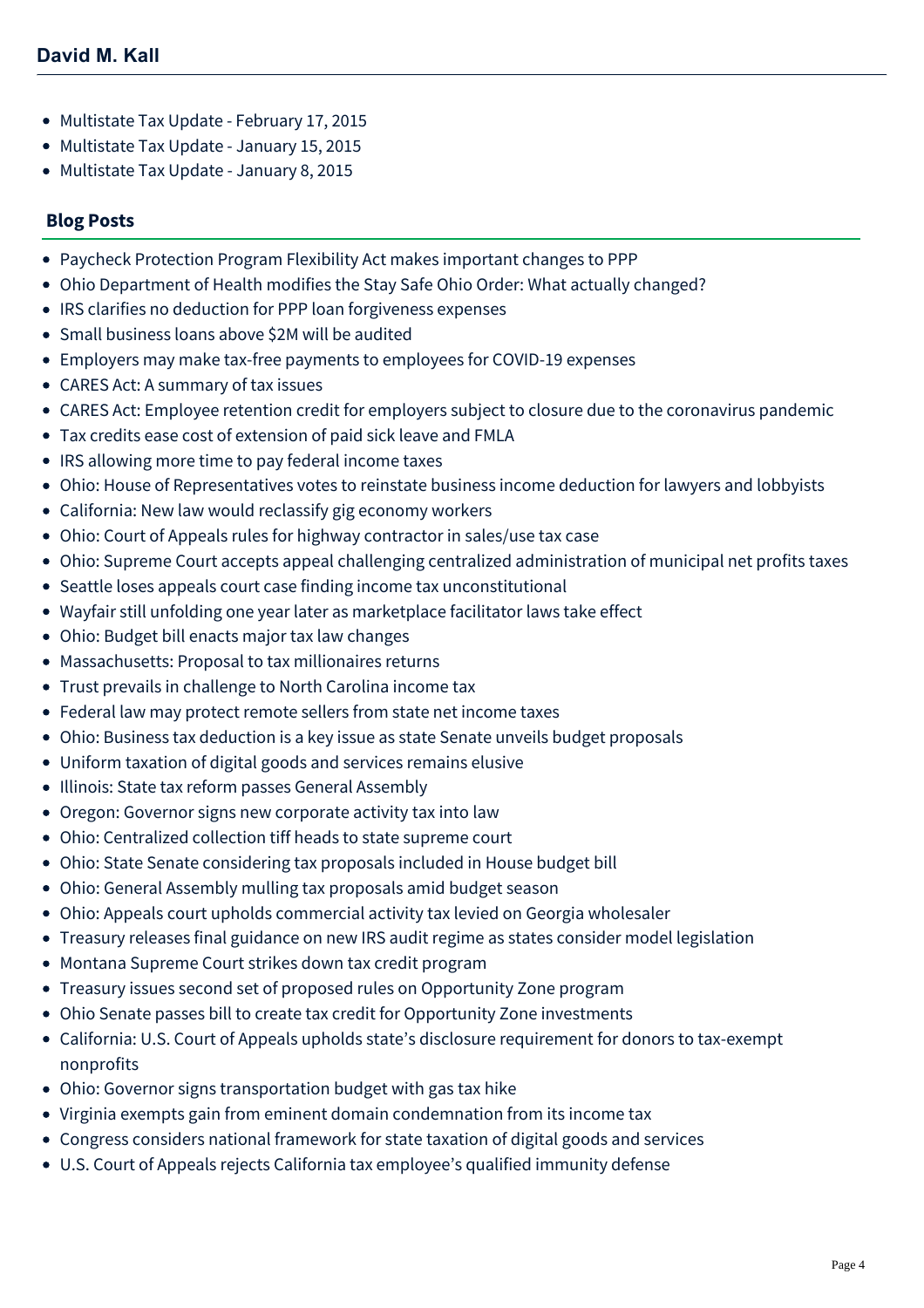- [Multistate Tax Commission approves model state legislation for new federal partnership audit rules](https://mcdonaldhopkins.com/Insights/March-2019/Multistate-Tax-Commission-approves-model-state-leg)
- [North Carolina "tax cap" held unlawful due to racial gerrymandering](https://mcdonaldhopkins.com/Insights/March-2019/North-Carolina-tax-cap-held-unlawful-due-to-racial)
- [Ohio: March 31 deadline to file real property complaints](https://mcdonaldhopkins.com/Insights/March-2019/Ohio-March-31-deadline-to-file-real-property-compl)
- [Amazon abandons HQ2 in New York](https://mcdonaldhopkins.com/Insights/February-2019/Amazon-abandons-HQ2-in-New-York)
- [U.S. Supreme Court rules West Virginia retiree tax exemption is discriminatory](https://mcdonaldhopkins.com/Insights/February-2019/US-Supreme-Court-rules-West-Virginia-retiree-tax-e)
- [Ohio: Appeals court upholds centralized collection of municipal net profits tax](https://mcdonaldhopkins.com/Insights/February-2019/Ohio-appeals-court-upholds-centralized-collection)
- [U.S. Supreme Court accepts another tax nexus case post-Wayfair](https://mcdonaldhopkins.com/Insights/January-2019/US-Supreme-Court-accepts-another-tax-nexus-case-po)
- [Ohio: Legislative veto override imposes new agency rule review requirements that affect department of](https://mcdonaldhopkins.com/Insights/January-2019/Ohio-Legislative-veto-override-imposes-new-agency) taxation
- [Wayfair update: State economic nexus law tracker](https://mcdonaldhopkins.com/Insights/January-2019/Wayfair-update-State-economic-nexus-law-tracker)
- [Ohio: Beer-line services are not taxable for sales and use tax purposes](https://mcdonaldhopkins.com/Insights/January-2019/Ohio-Beer-line-services-are-not-taxable-for-sales)
- [Ohio Gov-elect DeWine nominates Jeff McClain as Ohio Tax Commissioner](https://mcdonaldhopkins.com/Insights/January-2019/Ohio-Gov-elect-DeWine-nominates-Jeff-McClain-as-Oh)
- [Ohio: High court rules that "on-site management" model avoids sales tax on employment services](https://mcdonaldhopkins.com/Insights/December-2018/Ohio-High-court-rules-that-on-site-management-mode)
- [Illinois: Attorney general moves to dismiss tax case initiated by whistleblower on state's behalf](https://mcdonaldhopkins.com/Insights/December-2018/Illinois-Attorney-general-moves-to-dismiss-tax-cas)
- [Ohio: Sale for resale exception does not apply to airplane leased to related party](https://mcdonaldhopkins.com/Insights/December-2018/Ohio-Sale-for-resale-exception-does-not-apply-to-a)
- [Louisiana: Court strikes down law limiting tax credits for taxes paid to other states](https://mcdonaldhopkins.com/Insights/December-2018/Louisiana-Court-strikes-down-law-limiting-tax-cred)
- [Cincinnati Reds score Ohio tax break](https://mcdonaldhopkins.com/Insights/November-2018/Cincinnati-Reds-score-Ohio-tax-break)
- [Utah: High court favors taxpayers on transfer pricing](https://mcdonaldhopkins.com/Insights/November-2018/Utah-High-court-favors-taxpayers-on-transfer-prici)
- [Ohio taxpayers may now pay with Bitcoin](https://mcdonaldhopkins.com/Insights/November-2018/Ohio-taxpayers-may-now-pay-with-Bitcoin)
- [Opportunity Zone update: Treasury, IRS issue proposed regulations](https://mcdonaldhopkins.com/Insights/November-2018/Opportunity-Zone-update-Treasury-IRS-issue-propose)
- [Ohio Supreme Court offers guidance on "agency exclusion" under Ohio commercial activity tax](https://mcdonaldhopkins.com/Insights/November-2018/Ohio-Supreme-Court-offers-guidance-on-agency-exclu)
- [North Carolina: State petitions U.S. Supreme Court over power to tax trust income](https://mcdonaldhopkins.com/Insights/October-2018/NC-State-petitions-US-Supreme-Court-over-power-to)
- [Ohio: Judge suspends Cincinnati billboard "tax"](https://mcdonaldhopkins.com/Insights/October-2018/Ohio-Judge-suspends-Cincinnati-billboard-tax)
- [Several state tax issues to appear on November ballots](https://mcdonaldhopkins.com/Insights/October-2018/Several-state-tax-issues-to-appear-on-November-bal)
- [Illinois: High court upholds property tax exemption for nonprofit hospitals](https://mcdonaldhopkins.com/Insights/October-2018/Illinois-High-court-upholds-property-tax-exemption)
- [Ohio: Supreme Court clarifies rule on appraisal evidence as window to contest property tax valuation nears](https://mcdonaldhopkins.com/Insights/October-2018/Ohio-Supreme-Court-clarifies-rule-on-appraisal-evi)
- [Wayfair update: States begin imposing economic nexus rules as Congress mulls federal legislation](https://mcdonaldhopkins.com/Insights/October-2018/Wayfair-update-States-begin-imposing-economic-nexu)
- [Congress expected to consider online sales tax bill before year end](https://mcdonaldhopkins.com/Insights/September-2018/Congress-expected-to-consider-online-sales-tax-bil)
- [Ohio designates 44 "Opportunity Zones" in Columbus to encourage investment in underserved areas](https://mcdonaldhopkins.com/Insights/September-2018/Ohio-designates-44-Opportunity-Zones-in-Columbus-t)
- [Department of Justice sticks up for federal retirees against West Virginia tax at US Supreme Court](https://mcdonaldhopkins.com/Insights/September-2018/Department-of-Justice-sticks-up-for-federal-retire)
- [State tax incentives update: Toyota, Amazon, Disney](https://mcdonaldhopkins.com/Insights/September-2018/State-tax-incentives-update-Toyota-Amazon-Disney)
- [Tax reform chronicles: The SALT deduction cap saga carries on](https://mcdonaldhopkins.com/Insights/September-2018/Tax-reform-chronicles-The-SALT-deduction-cap-saga)
- [Controversy continues to swirl around blue state workarounds to SALT deduction cap](https://mcdonaldhopkins.com/Insights/August-2018/Controversy-continues-to-swirl-around-blue-state-w)
- [More states respond to South Dakota v. Wayfair](https://mcdonaldhopkins.com/Insights/August-2018/More-states-respond-to-South-Dakota-v-Wayfair)
- [Apple brings the latest challenge to Chicago's "Netflix" tax on streaming services](https://mcdonaldhopkins.com/Insights/August-2018/Apple-brings-the-latest-challenge-to-Chicago-Netfl)
- [Minnesota: High court strikes down tax on trust income from the sale of shares in Minnesota corporation](https://mcdonaldhopkins.com/Insights/August-2018/Minnesota-court-strikes-down-tax-on-trust-income-f)
- [Maine: LLC member may not claim state personal income tax credit for state business taxes paid to another](https://mcdonaldhopkins.com/Insights/August-2018/Maine-LLC-and-personal-income-tax-credit-for-state) state
- [Ohio: Supreme Court rules that manufacturer's purchases of natural gas do not qualify for sales and use](https://mcdonaldhopkins.com/Insights/August-2018/Ohio-Supreme-Court-rules-that-manufacturers-purcha) tax exemption
- [South Dakota v. Wayfair Update: Quick congressional action appears unlikely](https://mcdonaldhopkins.com/Insights/August-2018/South-Dakota-v-Wayfair-Update)
- [Blue states sue federal government over new SALT deduction cap](https://mcdonaldhopkins.com/Insights/July-2018/Blue-states-sue-federal-government-over-new-SALT-d)
- [North Carolina: General Assembly proposes constitutional amendment to cap the income tax rate at seven](https://mcdonaldhopkins.com/Insights/July-2018/North-Carolina-General-Assembly-proposes-constitut)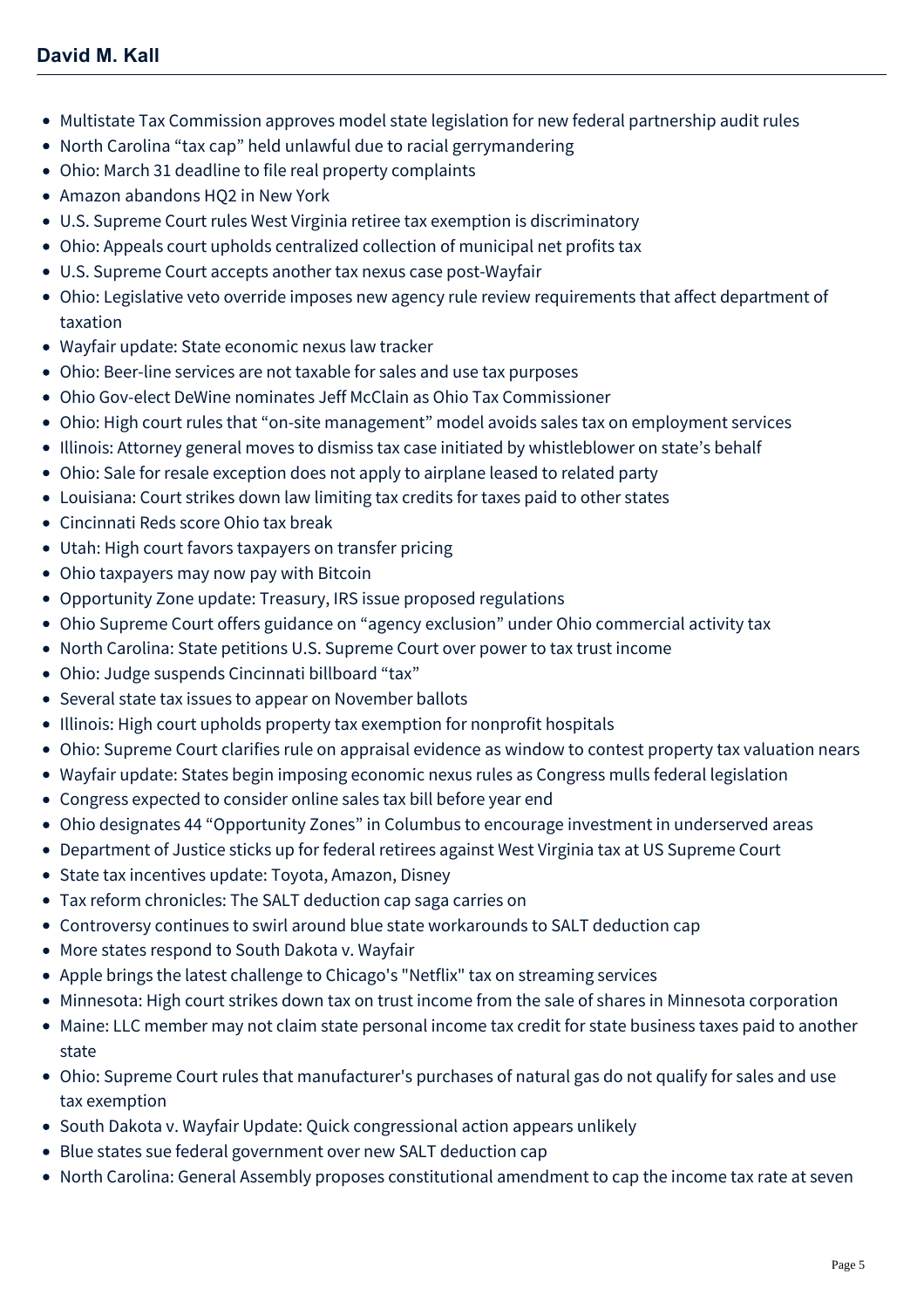#### [percent](https://mcdonaldhopkins.com/Insights/July-2018/North-Carolina-General-Assembly-proposes-constitut)

- [Pennsylvania Supreme Court upholds Philadelphia soda tax](https://mcdonaldhopkins.com/Insights/July-2018/Pennsylvania-Supreme-Court-upholds-Philadelphia-so)
- [Wisconsin Supreme Court upholds cash grants for city development project](https://mcdonaldhopkins.com/Insights/July-2018/Wisconsin-Supreme-Court-upholds-cash-grants-for-ci)
- [What business owners should expect following South Dakota v. Wayfair](https://mcdonaldhopkins.com/Insights/July-2018/WHAT-BUSINESS-OWNERS-SHOULD-EXPECT-FOLLOWING-SOUTH)
- [U.S. Supreme Court to hear challenge to West Virginia exemption of state retirement benefits](https://mcdonaldhopkins.com/Insights/July-2018/US-Supreme-Court-to-hear-challenge-to-West-Virgini)
- [Ohio: Manufacturing exemption update](https://mcdonaldhopkins.com/Insights/June-2018/Ohio-Manufacturing-exemption-update)
- [U.S. Supreme Court: States may require remote online retailers to collect sales tax](https://mcdonaldhopkins.com/Insights/June-2018/US-Supreme-Court-States-may-require-remote-online)
- [Washington: Seattle reverses head tax on large employers](https://mcdonaldhopkins.com/Insights/June-2018/Washington-Seattle-reverses-head-tax-on-large-empl)
- [Ohio: Legislation to modify income tax residency test and reinstate tax appeal rights awaits governor's](https://mcdonaldhopkins.com/Insights/June-2018/Proposed-Legislation-Would-Modify-Income-Tax-Resid) signature
- [Illinois: Court Upholds Chicago Tax On Streaming Services](https://mcdonaldhopkins.com/Insights/June-2018/Court-Upholds-Chicago-Tax-On-Streaming-Services)
- [Tax Reform: IRS takes aim at state efforts to circumvent SALT deduction cap](https://mcdonaldhopkins.com/Insights/June-2018/IRS-Takes-Aim-at-State-Efforts-to-Circumvent-Salt)
- [New Jersey: United States Supreme Court permits states to legalize sports betting](https://mcdonaldhopkins.com/Insights/May-2018/New-Jersey-United-States-Supreme-Court-permits-sta)
- [Pew reports: State tax collections at a 10-year high but personal income growth lags](https://mcdonaldhopkins.com/Insights/May-2018/State-tax-collections-at-a-10-year-high-but-person)
- [Alaska: Legislation permitting use of Permanent Fund Dividend for state expenses awaits governor's](https://mcdonaldhopkins.com/Insights/May-2018/Legislation-permitting-use-of-Permanent-Fund-Divid) signature
- [California: Franchise Tax Board seeks Supreme Court review of state sovereignty in tax cases](https://mcdonaldhopkins.com/Insights/May-2018/California-Franchise-Tax-Board-seeks-Supreme-Court)
- [Federal tax reform spurs tax cuts](https://mcdonaldhopkins.com/Insights/May-2018/Federal-tax-reform-spurs-tax-cuts)
- [Texas: State Supreme Court affirms constitutionality of heavy equipment appraisal statute](https://mcdonaldhopkins.com/Insights/May-2018/Texas-State-Supreme-Court-affirms-constitutionalit)
- [Kentucky: Lawmakers override governor's veto, pass tax overhaul](https://mcdonaldhopkins.com/Insights/April-2018/Kentucky-Lawmakers-override-governors-veto-pass-ta)
- [Florida: 2018 session ends with several new tax cuts](https://mcdonaldhopkins.com/Insights/April-2018/Florida-2018-session-ends-with-several-new-tax-cut)
- [US Supreme Court hears oral arguments in the online sales tax case, South Dakota v. Wayfair](https://mcdonaldhopkins.com/Insights/April-2018/US-Supreme-Court-hears-oral-arguments-in-the-onlin)
- [Puerto Rico: New paradise for cryptocurrency entrepreneurs](https://mcdonaldhopkins.com/Insights/April-2018/Puerto-Rico-New-paradise-for-cryptocurrency-entrep)
- [Pennsylvania: New withholding requirements for payments of non-employee compensation to non](https://mcdonaldhopkins.com/Insights/April-2018/Pennsylvania-New-withholding-requirements-for-paym)residents
- [New York: Lawmakers use new budget to restructure tax code](https://mcdonaldhopkins.com/Insights/April-2018/New-York-Lawmakers-use-new-budget-to-restructure-t)
- [New Hampshire: Senate passes bill to eliminate taxes on dividend and interest income](https://mcdonaldhopkins.com/Insights/March-2018/New-Hampshire-Senate-passes-bill-to-eliminate-taxe)
- [California: 2017 decision triggers legislative proposals to clarify threshold for tax measures](https://mcdonaldhopkins.com/Insights/March-2018/California-2017-decision-triggers-legislative-prop)
- [States continue to address federal tax reform](https://mcdonaldhopkins.com/Insights/March-2018/States-continue-to-address-federal-tax-reform)
- [States revive previous attempts to tax carried interest](https://mcdonaldhopkins.com/Insights/March-2018/States-revive-previous-attempts-to-tax-carried-int)
- [Amazon closes in on its final selections for HQ2](https://mcdonaldhopkins.com/Insights/March-2018/Amazon-closes-in-on-its-final-selections-for-HQ2)
- [Indiana: Legislation exempting software as a service from sales tax awaits governor's signature](https://mcdonaldhopkins.com/Insights/March-2018/Indiana-Legislation-exempting-software-as-a-servic)
- [Ohio: Court upholds centralized collection of municipal net profit tax](https://mcdonaldhopkins.com/Insights/March-2018/Ohio-Court-upholds-centralized-collection-of-munic)
- [Date set for oral argument in South Dakota v. Wayfair](https://mcdonaldhopkins.com/Insights/March-2018/Date-set-for-oral-argument-in-South-Dakota-v-Wayfa)
- [States contend with increasingly common data breaches](https://mcdonaldhopkins.com/Insights/March-2018/States-contend-with-increasingly-common-data-breac)
- [Michigan: Court of Appeals addresses situsing of revenue from the sale of legal services](https://mcdonaldhopkins.com/Insights/February-2018/Michigan-Court-of-Appeals-addresses-situsing-of-re)
- [Illinois: Prolific tax whistleblower creates controversy by filing hundreds of cases](https://mcdonaldhopkins.com/Insights/February-2018/Illinois-Prolific-tax-whistleblower-creates-contro)
- [Ohio: Proposed legislative bill would close "LLC loophole" on real estate transfer taxes](https://mcdonaldhopkins.com/Insights/February-2018/Ohio-Proposed-legislative-bill-would-close-LLC-loo)
- [New York: Cuomo's budget speech reflects difficulties and hope](https://mcdonaldhopkins.com/Insights/February-2018/New-York-Cuomos-budget-speech-reflects-difficultie)
- [California: Governor speaks of persistence against storms](https://mcdonaldhopkins.com/Insights/February-2018/California-Governor-speaks-of-persistence-against)
- [New federal tax law spurring state action in the form of legislative mitigation, plaintiff coalitions](https://mcdonaldhopkins.com/Insights/February-2018/New-federal-tax-law-spurring-state-action-in-the-f)
- [Vermont: First-of-its kind legislation would regulate and tax blockchain, cryptocurrency, and financial](https://mcdonaldhopkins.com/Insights/January-2018/Vermont-considering-legislation-to-regulate-tax-bl) technology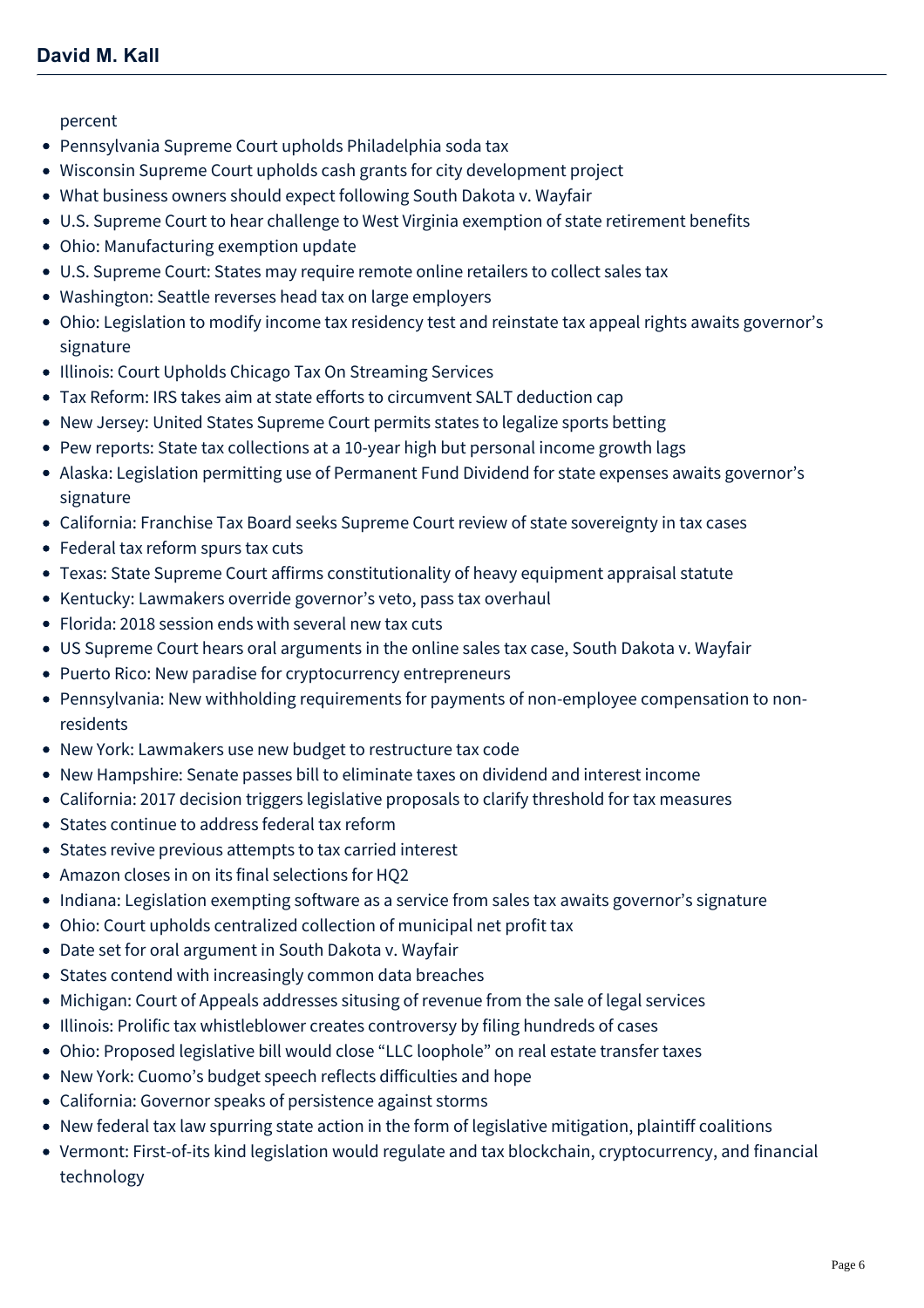- [Texas: Governor remains committed to pursuing property tax reform](https://mcdonaldhopkins.com/Insights/January-2018/Texas-Governor-remains-committed-to-pursuing-prope)
- [South Carolina: Governor presents new budget, emphasizes income tax cut plan](https://mcdonaldhopkins.com/Insights/January-2018/South-Carolina-Governor-presents-new-budget-emphas)
- [Illinois: Population continues to decline, eroding the tax base](https://mcdonaldhopkins.com/Insights/January-2018/Illinois-Population-continues-to-decline-eroding-t)
- [Tax revenues from marijuana legalization in jeopardy, but states continue to legalize](https://mcdonaldhopkins.com/Insights/January-2018/Tax-revenues-from-marijuana-legalization-in-jeopar)
- [United States Supreme Court will hear South Dakota's case addressing tax obligations of out-of-state](https://mcdonaldhopkins.com/Insights/January-2018/Supreme-Court-will-hear-SD-case-addressing-tax-obl) retailers
- [New York: State of the state speech rails against federal tax bill](https://mcdonaldhopkins.com/Insights/January-2018/New-York-State-of-the-state-speech-rails-against-f)
- [Ohio: Lawsuit asserts that in-state software nexus standard is unconstitutional](https://mcdonaldhopkins.com/Insights/January-2018/Ohio-Lawsuit-asserts-that-in-state-software-nexus)
- [South Carolina: Residents advised to start saving gas and vehicle maintenance receipts](https://mcdonaldhopkins.com/Insights/January-2018/South-Carolina-Residents-advised-to-start-saving-g)
- [Texas: Supreme Court affirms single-factor apportionment formula for franchise tax purposes](https://mcdonaldhopkins.com/Insights/January-2018/Texas-Supreme-Court-affirms-single-factor-apportio)
- [Washington: Seattle seeks review of the court decision striking down its wealth tax](https://mcdonaldhopkins.com/Insights/January-2018/Washington-Seattle-seeks-review-of-the-court-decis)
- [South Carolina: State Supreme Court denies review in apportionment case](https://mcdonaldhopkins.com/Insights/January-2018/South-Carolina-State-Supreme-Court-denies-review-i)
- [SALT deduction cap will harm legacy cities encourage tax games](https://mcdonaldhopkins.com/Insights/December-2017/SALT-deduction-cap-will-harm-legacy-cities-encoura)
- [Ohio: Tax amnesty starts January 1](https://mcdonaldhopkins.com/Insights/December-2017/Ohio-Tax-amnesty-starts-January-1)
- [California: Legalization of recreational marijuana could encourage black market](https://mcdonaldhopkins.com/Insights/December-2017/California-Legalization-of-recreational-marijuana)
- [New Jersey: Supreme Court hears oral arguments concerning legalization of sports wagering](https://mcdonaldhopkins.com/Insights/December-2017/New-Jersey-Supreme-Court-hears-oral-arguments-conc)
- [Ohio: Municipalities claim that budget bill harms local control over taxation](https://mcdonaldhopkins.com/Insights/December-2017/Ohio-Municipalities-claim-that-budget-bill-harms-l)
- [Could a meat tax cure all?](https://mcdonaldhopkins.com/Insights/December-2017/Could-a-meat-tax-cure-all)
- [Missouri: Unusual attempt to legalize marijuana cultivation fails at state Supreme Court](https://mcdonaldhopkins.com/Insights/December-2017/Missouri-Unusual-attempt-to-legalize-marijuana-cul)
- [New York: Legislation would create a state income tax credit to offset loss of state and local tax deduction](https://mcdonaldhopkins.com/Insights/December-2017/New-York-Legislation-would-create-a-state-income-t)
- [Ohio: Lawmakers pass legislation regulating daily fantasy sports contests](https://mcdonaldhopkins.com/Insights/December-2017/Ohio-Lawmakers-pass-legislation-regulating-daily-f)
- [Illinois: Another win for online travel companies](https://mcdonaldhopkins.com/Insights/December-2017/Illinois-Another-win-for-online-travel-companies)
- [Texas: \\$84M judgment against online travel companies reversed](https://mcdonaldhopkins.com/Insights/December-2017/Texas-84M-judgment-against-online-travel-companies)
- [South Carolina: Amazon responds to lawsuit seeking injunctive relief](https://mcdonaldhopkins.com/Insights/December-2017/South-Carolina-Amazon-responds-to-lawsuit-seeking)
- [Michigan: Coalition proceeds with its marijuana legalization initiative](https://mcdonaldhopkins.com/Insights/November-2017/Michigan-Coalition-proceeds-with-its-marijuana-leg)
- [Washington: Court strikes down Seattle's new tax on the wealthy](https://mcdonaldhopkins.com/Insights/November-2017/Washington-Court-strikes-down-Seattles-new-tax-on)
- [Connecticut: Plans for regulation establishing nexus for out-of-state internet sellers](https://mcdonaldhopkins.com/Insights/November-2017/Connecticut-Plans-for-regulation-establishing-nexu)
- [New Jersey: Poll reveals strong support for more taxation](https://mcdonaldhopkins.com/Insights/November-2017/New-Jersey-Poll-reveals-strong-support-for-more-ta)
- [South Carolina: Department of Revenue's injunction asks the court to require Amazon to pay up](https://mcdonaldhopkins.com/Insights/November-2017/South-Carolina-Department-of-Revenues-injunction-a)
- [Michigan: New proposal would impose excise tax on bottled water production](https://mcdonaldhopkins.com/Insights/November-2017/Michigan-New-proposal-would-impose-excise-tax-on-b)
- [South Dakota: Amicus briefs accumulate in the "Kill Quill" effort](https://mcdonaldhopkins.com/Insights/November-2017/South-Dakota-Amicus-briefs-accumulate-in-the-Kill)
- [Experts continue to ponder the value of corporate subsidies](https://mcdonaldhopkins.com/Insights/November-2017/Experts-continue-to-ponder-the-value-of-corporate)
- [Ohio: House passes legislation modifying the residency test](https://mcdonaldhopkins.com/Insights/November-2017/Ohio-House-passes-legislation-modifying-the-reside)
- [Pennsylvania: Nation's second largest commercial casino jurisdiction expands legalized gambling](https://mcdonaldhopkins.com/Insights/November-2017/Pennsylvania-Nations-second-largest-commercial-cas)
- [Texas: Ohio corporation had nexus with the Lone Star State](https://mcdonaldhopkins.com/Insights/November-2017/Texas-Ohio-corporation-had-nexus-with-the-Lone-Sta)
- [North Carolina: Policy groups disagree over the effects of tax reform](https://mcdonaldhopkins.com/Insights/November-2017/North-Carolina-Policy-groups-disagree-over-the-eff)
- [Massachusetts: Litigation begins over new nexus regulation](https://mcdonaldhopkins.com/Insights/November-2017/Massachusetts-Litigation-begins-over-new-nexus-reg)
- [Michigan: Lawmakers working to stamp out taxes where they can](https://mcdonaldhopkins.com/Insights/November-2017/Michigan-Lawmakers-working-to-stamp-out-taxes-wher)
- [Alaska: Governor proposes an unusual payroll tax to address oil revenue shortfall](https://mcdonaldhopkins.com/Insights/November-2017/Alaska-Governor-proposes-an-unusual-payroll-tax-to)
- [Kansas: Supreme Court decision holds once again that education funding formula is unconstitutional](https://mcdonaldhopkins.com/Insights/October-2017/Kansas-Supreme-Court-decision-holds-once-again-tha)
- [Deadline for online tax amnesty initiative extended due to high demand](https://mcdonaldhopkins.com/Insights/October-2017/Deadline-for-online-tax-amnesty-initiative-extende)
- [Ohio: Department of Taxation updates its nexus standards](https://mcdonaldhopkins.com/Insights/October-2017/Ohio-Department-of-Taxation-updates-its-nexus-stan)
- [Oregon: Newest frontier for soda tax?](https://mcdonaldhopkins.com/Insights/October-2017/Oregon-Newest-frontier-for-soda-tax)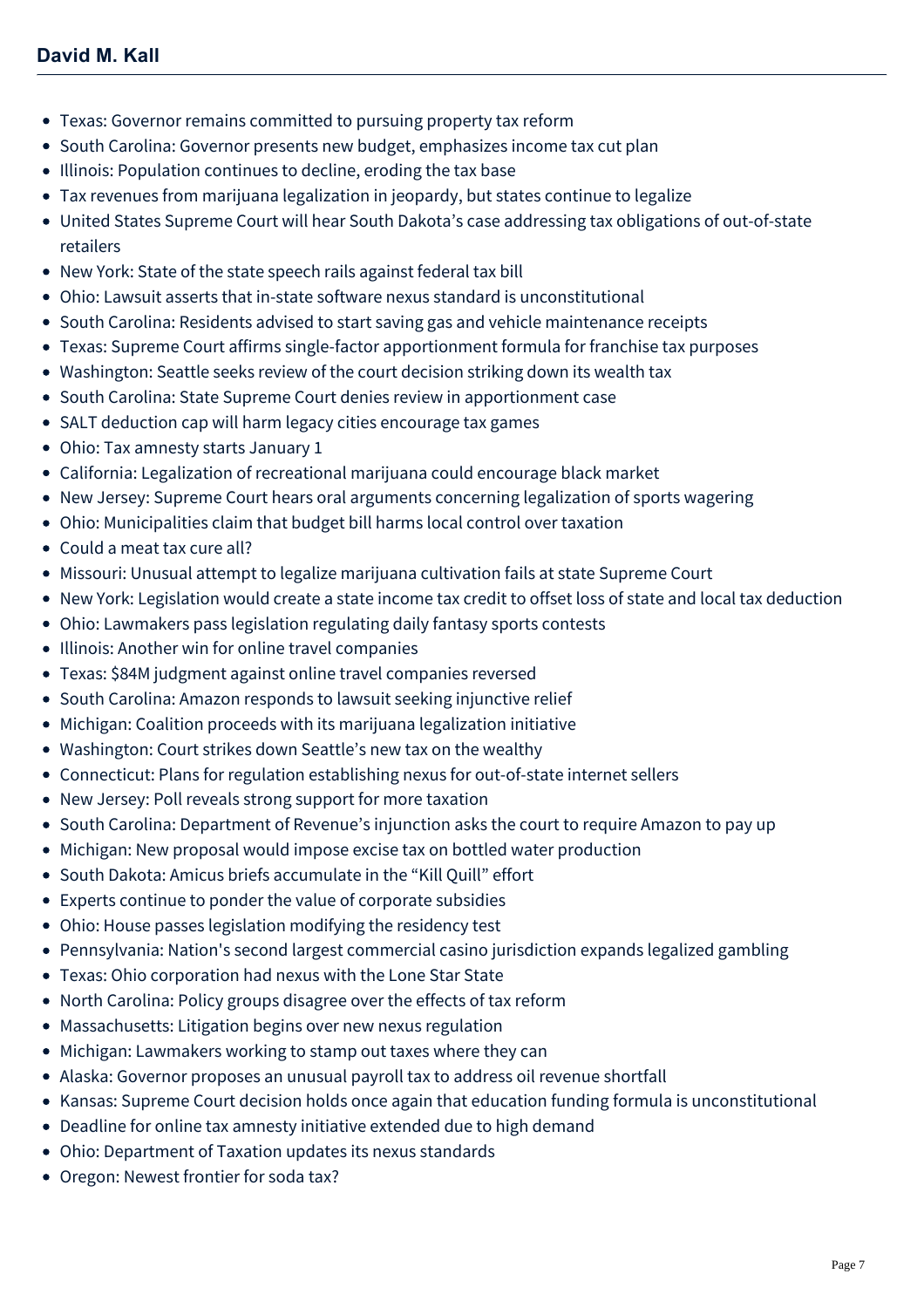- [Report: Caution warranted despite robust income tax growth in the first quarter of 2017](https://mcdonaldhopkins.com/Insights/October-2017/Report-Caution-warranted-despite-robust-income-tax)
- [Ohio: Cuyahoga County considers a plastic bag tax](https://mcdonaldhopkins.com/Insights/October-2017/Ohio-Cuyahoga-County-considers-a-plastic-bag-tax)
- [Ohio: House passes measure to exempt optical aids from sales tax, saving consumers \\$29M](https://mcdonaldhopkins.com/Insights/October-2017/Ohio-House-passes-measure-to-exempt-optical-aids-f)
- [South Dakota: Online sales tax case now in US Supreme Court's hands](https://mcdonaldhopkins.com/Insights/October-2017/South-Dakota-Online-sales-tax-case-now-in-US-Supre)
- [Massachusetts: Coalition sues to stop the millionaire's tax ballot initiative](https://mcdonaldhopkins.com/Insights/October-2017/Massachusetts-Coalition-sues-to-stop-the-millionai)
- [Michigan: US Supreme Court denies review in retired teachers' retroactive exemption elimination case](https://mcdonaldhopkins.com/Insights/October-2017/Michigan-US-Supreme-Court-denies-review-in-retired)
- [California: Efforts to repeal new gas taxes overlap](https://mcdonaldhopkins.com/Insights/October-2017/California-Efforts-to-repeal-new-gas-taxes-overlap)
- [States continue to throw tax breaks to Amazon](https://mcdonaldhopkins.com/Insights/October-2017/States-continue-to-throw-tax-breaks-to-Amazon)
- [New York: New legislation shines a light on \\$1.5B tax subsidies on fossil fuel industry](https://mcdonaldhopkins.com/Insights/October-2017/New-York-New-legislation-shines-a-light-on-15B-tax)
- [Washington: Attorney General wins first-of-its-kind tax-zapping case](https://mcdonaldhopkins.com/Insights/September-2017/Washington-Attorney-General-wins-first-of-its-kind)
- [Illinois: Governor approves bond issue, objects to a gas tax increase, restores EDGE tax credit](https://mcdonaldhopkins.com/Insights/September-2017/Illinois-Governor-approves-bond-issue-objects-to-a)
- [Empirical research does not support optimism of tax incentive packages](https://mcdonaldhopkins.com/Insights/September-2017/Empirical-research-does-not-support-optimism-of-ta)
- [Oregon: First state-wide bike tax generates controversy and revenue](https://mcdonaldhopkins.com/Insights/September-2017/Oregon-First-state-wide-bike-tax-generates-controv)
- [California: Citizen initiatives are for special elections, two-thirds approval does not apply](https://mcdonaldhopkins.com/Insights/September-2017/California-Citizen-initiatives-are-for-special-ele)
- [South Dakota: State Supreme Court sides with sellers in the battle for online tax revenue](https://mcdonaldhopkins.com/Insights/September-2017/South-Dakota-State-Supreme-Court-sides-with-seller)
- [Illinois: Efforts to repeal soda tax continue](https://mcdonaldhopkins.com/Insights/September-2017/Illinois-Efforts-to-repeal-soda-tax-continue)
- [Ohio: Plan to replace lost revenue chugs along](https://mcdonaldhopkins.com/Insights/September-2017/Ohio-Plan-to-replace-lost-revenue-chugs-along)
- [California: San Francisco explores the need for a robot tax](https://mcdonaldhopkins.com/Insights/September-2017/California-San-Francisco-explores-the-need-for-a-r)
- [South Carolina: DIRECTV denied request for \\$8.5M refund](https://mcdonaldhopkins.com/Insights/September-2017/South-Carolina-DIRECTV-denied-request-for-85-M-ref)
- [Illinois: Gov. Rauner signs new school funding formula into law](https://mcdonaldhopkins.com/Insights/September-2017/Illinois-Gov-Rauner-signs-new-school-funding-formu)
- [South Dakota: State Supreme Court hears oral arguments in nexus lawsuit](https://mcdonaldhopkins.com/Insights/September-2017/South-Dakota-State-Supreme-Court-hears-oral-argume)
- [Illinois: Department of Revenue proposes rules for taxing out-of-state firms' trade show activities](https://mcdonaldhopkins.com/Insights/September-2017/Illinois-Department-of-Revenue-proposes-rules-for)
- [Texas: Tax relief in wake of Hurricane Harvey](https://mcdonaldhopkins.com/Insights/September-2017/Texas-Tax-relief-in-wake-of-Hurricane-Harvey)
- [Massachusetts: Department of Revenue proceeds with proposed nexus regulation](https://mcdonaldhopkins.com/Insights/September-2017/Massachusetts-Department-of-Revenue-proceeds-with)
- [Texas: Many unhappy with school finance reform legislation](https://mcdonaldhopkins.com/Insights/August-2017/Texas-Many-unhappy-with-school-finance-reform-legi)
- [New York: NYC the latest to pursue a tax on the wealthiest](https://mcdonaldhopkins.com/Insights/August-2017/New-York-NYC-the-latest-to-pursue-a-tax-on-the-wea)
- [Ohio: Tax credit for Facebook facility creates controversy](https://mcdonaldhopkins.com/Insights/August-2017/Ohio-Tax-credit-for-Facebook-facility-creates-cont)
- [South Carolina: Amazon owes \\$12.5 million for third party sales](https://mcdonaldhopkins.com/Insights/August-2017/South-Carolina-Amazon-owes-125-million-for-third-p)
- [Oklahoma: Supreme Court rules cigarette fee unconstitutional](https://mcdonaldhopkins.com/Insights/August-2017/Supreme-Court-rules-cigarette-fee-unconstitutional)
- [10 states that are leaders in tax incentive evaluation](https://mcdonaldhopkins.com/Insights/August-2017/10-states-that-are-leaders-in-tax-incentive-evalua)
- [Washington: State Supreme Court upholds Seattle's gun tax](https://mcdonaldhopkins.com/Insights/August-2017/Washington-State-Supreme-Court-upholds-Seattles-gu)
- [Soda taxes create controversy and tie up the courts](https://mcdonaldhopkins.com/Insights/August-2017/Soda-taxes-create-controversy-and-tie-up-the-court)
- [Massachusetts: Recreational marijuana taxes increase before it is available for sale](https://mcdonaldhopkins.com/Insights/August-2017/Massachusetts-Recreational-marijuana-taxes-increas)
- [Tax amnesty program allows Amazon sellers to avoid penalties for unpaid liabilities](https://mcdonaldhopkins.com/Insights/August-2017/Tax-amnesty-program-allows-Amazon-sellers-to-avoid)
- [California: Film Commission lures Captain Marvel back to the state with \\$20 million](https://mcdonaldhopkins.com/Insights/August-2017/California-Film-Commission-lures-Captain-Marvel-ba)
- [Ohio: New budget adjusts Current Agricultural Use Value calculation](https://mcdonaldhopkins.com/Insights/August-2017/Ohio-New-budget-adjusts-Current-Agricultural-Use-V)
- [Infrastructure spending among recent shifts in state tax and fiscal policy](https://mcdonaldhopkins.com/Insights/August-2017/Infrastructure-spending-among-recent-shifts-in-sta)
- [Texas: Lawmakers introduce new attempt to manage property taxes](https://mcdonaldhopkins.com/Insights/July-2017/Texas-Lawmakers-introduce-new-attempt-to-manage-pr)
- [Sales tax holidays coming up in several states](https://mcdonaldhopkins.com/Insights/July-2017/Sales-tax-holidays-coming-up-in-several-states)
- [Pennsylvania: Fight to block soda tax goes to the state Supreme Court](https://mcdonaldhopkins.com/Insights/July-2017/Pennsylvania-Fight-to-block-soda-tax-goes-to-the-s)
- [Ohio: New budget permits taxing remote sellers that put digital cookies on customers' computers](https://mcdonaldhopkins.com/Insights/July-2017/Ohio-New-budget-permits-taxing-remote-sellers-that)
- [Washington: Seattle passes new tax on high-income earners](https://mcdonaldhopkins.com/Insights/July-2017/Washington-Seattle-passes-new-tax-on-high-income-e)
- [Michigan: Public school employees seek U.S. Supreme Court review on taxability of retirement benefits](https://mcdonaldhopkins.com/Insights/July-2017/Michigan-Public-school-employees-seek-US-Supreme-C)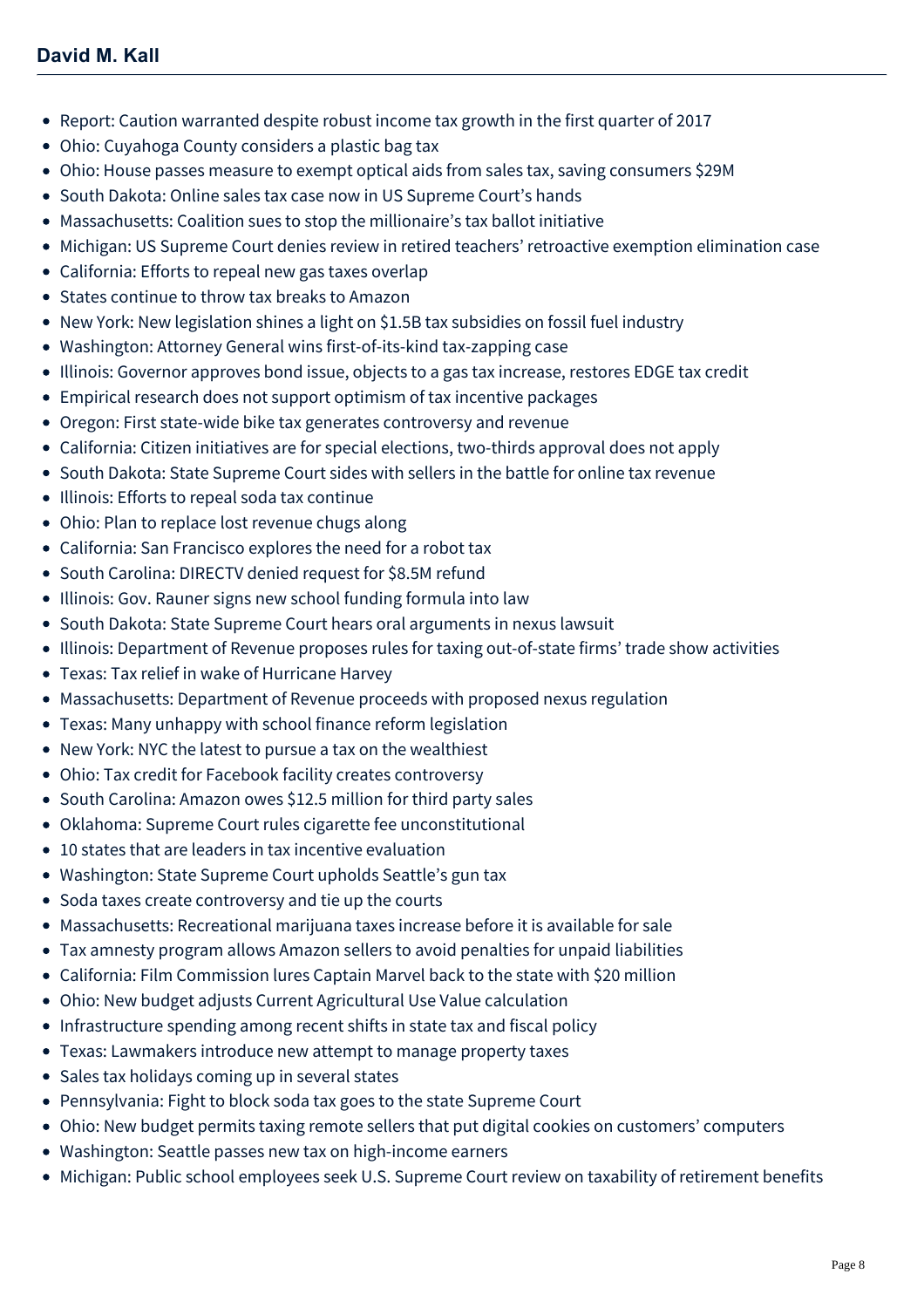- [Illinois: Finally, a new budget](https://mcdonaldhopkins.com/Insights/July-2017/Illinois-Finally-a-new-budget)
- [North Carolina: Remote sales tax bill stalls](https://mcdonaldhopkins.com/Insights/July-2017/North-Carolina-Remote-sales-tax-bill-stalls)
- [Michigan: State Supreme Court clarifies test for charitable institution tax exemptions](https://mcdonaldhopkins.com/Insights/July-2017/Michigan-State-Supreme-Court-clarifies-test-for-ch)
- [Ohio: Governor signs budget bill but vetoes a number of provisions](https://mcdonaldhopkins.com/Insights/July-2017/Ohio-Governor-signs-budget-bill-but-vetoes-a-numbe)
- [Massachusetts: Department of Revenue revokes out-of-state sales tax directive](https://mcdonaldhopkins.com/Insights/July-2017/Massachusetts-Department-of-Revenue-revokes-out-of)
- [California: Massive shakeup of Board of Equalization under way](https://mcdonaldhopkins.com/Insights/July-2017/California-Massive-shakeup-of-Board-of-Equalizatio)
- [North Carolina: Lawmakers override Gov. Cooper's budget veto](https://mcdonaldhopkins.com/Insights/June-2017/North-Carolina-Lawmakers-override-Gov-Cooper-budge)
- [South Carolina: South Carolina Policy Council assesses new 2017-18 budget](https://mcdonaldhopkins.com/Insights/June-2017/South-Carolina-South-Carolina-Policy-Council-asses)
- [California: New budget creates seismic shift in the Board of Equalization, expands the EITC](https://mcdonaldhopkins.com/Insights/June-2017/California-New-budget-creates-seismic-shift-in-the)
- [Ohio: U.S. Supreme Court denies review of Tax Department's assessment against a Missouri company](https://mcdonaldhopkins.com/Insights/June-2017/Ohio-US-Supreme-Court-denies-review-of-Tax-Departm)
- [Washington: Seattle joins the sugar tax club](https://mcdonaldhopkins.com/Insights/June-2017/Washington-Seattle-joins-the-sugar-tax-club)
- [Massachusetts: Fair Share Amendment to hit the ballot in 2018](https://mcdonaldhopkins.com/Insights/June-2017/Massachusetts-Fair-Share-Amendment-to-hit-the-ball)
- [Michigan: Explanation of reciprocal tax agreement requirements](https://mcdonaldhopkins.com/Insights/June-2017/Michigan-Explanation-of-reciprocal-tax-agreement-r)
- [Illinois: Entertainment Software Association challenges amusement tax](https://mcdonaldhopkins.com/Insights/June-2017/Illinois-Entertainment-Software-Association-challe)
- [Ohio: Tax Foundation says tax structure is problematic](https://mcdonaldhopkins.com/Insights/June-2017/Ohio-Tax-Foundation-says-tax-structure-is-problema)
- [Illinois: Think tank proposes alternative to Senate's tax-increasing budget](https://mcdonaldhopkins.com/Insights/June-2017/Illinois-Think-tank-proposes-alternative-to-Senate)
- [Kansas: Lawmakers pass a bill to stop the bleeding](https://mcdonaldhopkins.com/Insights/June-2017/Kansas-Lawmakers-pass-a-bill-to-stop-the-bleeding)
- [Texas: Lawmakers pass \\$217B budget for the 2018–19 biennium](https://mcdonaldhopkins.com/Insights/June-2017/Texas-Lawmakers-pass-217B-budget-for-the-201819-bi)
- [Michigan: Retroactive repeal of tax compacts stands](https://mcdonaldhopkins.com/Insights/June-2017/Michigan-Retroactive-repeal-of-tax-compacts-stands)
- [Texas: A different approach to collecting taxes from online purchases](https://mcdonaldhopkins.com/Insights/June-2017/Texas-A-different-approach-to-collecting-taxes-on)
- [Debunked: Myths related to tax increases to fund infrastructure](https://mcdonaldhopkins.com/Insights/May-2017/Debunked-Myths-related-to-tax-increases-to-fund-in)
- [California: Infrastructure bill part of state budget revision](https://mcdonaldhopkins.com/Insights/May-2017/California-Infrastructure-bill-part-of-state-budge)
- [Michigan: Marijuana legalization may make it on the 2018 ballot](https://mcdonaldhopkins.com/Insights/May-2017/Michigan-Marijuana-legalization-may-make-it-on-the)
- [South Carolina: Lawmakers override veto and pass a gas tax increase](https://mcdonaldhopkins.com/Insights/May-2017/South-Carolina-Lawmakers-override-veto-and-pass-a)
- [Michigan: \\$1B brownfield development incentive package passed](https://mcdonaldhopkins.com/Insights/May-2017/Michigan-1B-brownfield-development-incentive-packa)
- [Illinois: Online travel companies not liable for \\$29M hotel tax bill](https://mcdonaldhopkins.com/Insights/May-2017/Illinois-Online-travel-companies-not-liable-for-29)
- [Florida: Lawmakers moving to keep the 10 percent assessment limit in place on non-homestead property](https://mcdonaldhopkins.com/Insights/May-2017/Florida-Lawmakers-moving-to-keep-the-10-percent-as)
- [Colorado: Proposal to repeal notice and reporting obligations dead in the House](https://mcdonaldhopkins.com/Insights/May-2017/proposal-to-repeal-notice-and-reporting-obligation)
- [California: Lawmakers may finally be motivated to re-vamp the Board of Equalization](https://mcdonaldhopkins.com/Insights/May-2017/California-Lawmakers-may-finally-be-motivated-to-r)
- [Illinois: Legislation seeks to close the carried interest loophole](https://mcdonaldhopkins.com/Insights/May-2017/Illinois-Legislation-seeks-to-close-the-carried-in)
- [Texas: Lawmakers advancing legislation to phase out the franchise tax](https://mcdonaldhopkins.com/Insights/May-2017/Texas-Lawmakers-advancing-legislation-to-phase-out)
- [North Carolina: Tax Foundation characterizes the state as a model for tax reform](https://mcdonaldhopkins.com/Insights/April-2017/North-Carolina-Tax-Foundation-characterizes-the-st)
- [California: San Francisco seeks local income tax increase](https://mcdonaldhopkins.com/Insights/April-2017/California-San-Francisco-seeks-local-income-tax-in)
- [Ohio: Challenge to imposition of the CAT on out-of-state retailers settles](https://mcdonaldhopkins.com/Insights/April-2017/Ohio-Challenge-to-imposition-of-the-CAT-on-out-of)
- [Illinois: Chicago's checkout bag tax explained](https://mcdonaldhopkins.com/Insights/April-2017/Illinois-Chicagos-checkout-bag-tax-explained)
- [New York: Budget approved with new millionaire's tax, but without new online sales tax](https://mcdonaldhopkins.com/Insights/April-2017/New-York-Budget-approved-with-new-millionaires-tax)
- [South Carolina: Gas tax increase measure still in play despite disagreements](https://mcdonaldhopkins.com/Insights/April-2017/South-Carolina-Gas-tax-increase-measure-still-in-p)
- [States' online tax laws continue to prompt lawsuits](https://mcdonaldhopkins.com/Insights/April-2017/States-on-line-tax-laws-continue-to-prompt-lawsuit)
- [Texas: Comptroller reminds shoppers of upcoming sales tax holidays](https://mcdonaldhopkins.com/Insights/April-2017/Texas-Comptroller-reminds-shoppers-of-upcoming-sal)
- [California: Department of Finance takes Board of Equalization to task](https://mcdonaldhopkins.com/Insights/April-2017/California-Department-of-Finance-takes-Board-of-Eq)
- [Texas: Proposal to cap property tax increases proceeds out of the Senate](https://mcdonaldhopkins.com/Insights/April-2017/Texas-Proposal-to-cap-property-tax-increases-proce)
- [North Carolina: Lawmakers begin budget negotiations with a \\$552 million surplus](https://mcdonaldhopkins.com/Insights/April-2017/North-Carolina-Lawmakers-begin-budget-negotiations)
- [Ohio: Transportation bill moves from legislature to Gov. Kasich](https://mcdonaldhopkins.com/Insights/April-2017/Ohio-Transportation-bill-moves-from-legislature-to)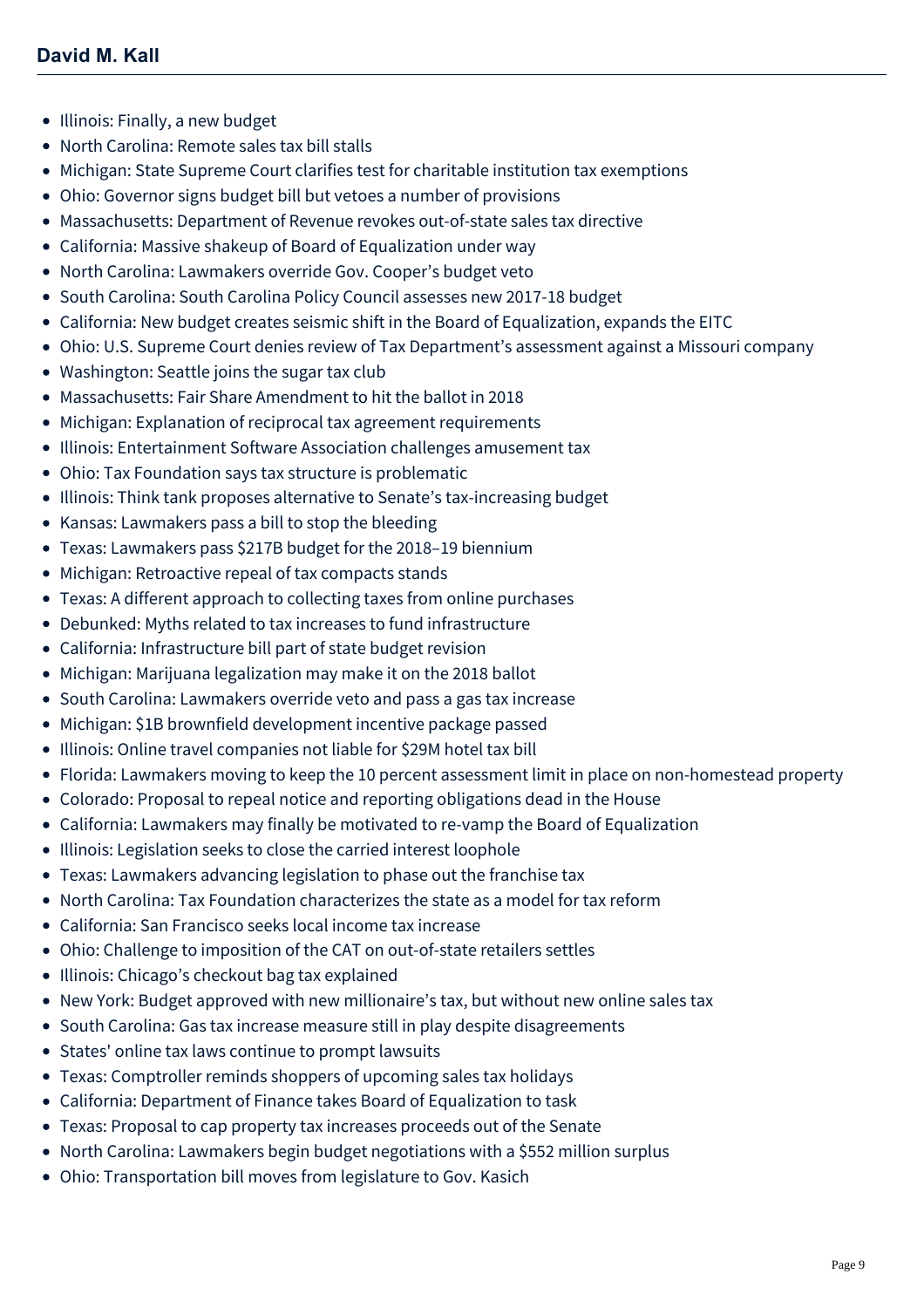- [Florida: Electronic provision of information not subject to sales or use tax](https://mcdonaldhopkins.com/Insights/March-2017/Florida-Electronic-provision-of-information-not-su)
- [States institute tax amnesty programs for 2017](https://mcdonaldhopkins.com/Insights/March-2017/States-institute-tax-amnesty-programs-for-2017)
- [Connecticut: Carbon tax proposal conditioned upon Massachusetts and Rhode Island following suit](https://mcdonaldhopkins.com/Insights/March-2017/Connecticut-Carbon-tax-proposal-conditioned-upon-M)
- [Washington: Lawmakers consider first-ever tax on the sale of personal info](https://mcdonaldhopkins.com/Insights/March-2017/Washington-Lawmakers-consider-first-ever-tax-on-th)
- [Ohio: Think tank supports proposal to streamline municipal tax system](https://mcdonaldhopkins.com/Insights/March-2017/Ohio-Think-tank-supports-proposal-to-streamline-mu)
- [Kansas: State Supreme Court still not satisfied with the school funding formula](https://mcdonaldhopkins.com/Insights/March-2017/Kansas-State-Supreme-Court-still-not-satisfied-wit)
- [Florida: Governor vows to never stop fighting for Florida's families](https://mcdonaldhopkins.com/Insights/March-2017/Florida-Governor-vows-to-never-stop-fighting-for-F)
- [Pennsylvania: Department of Revenue retracts controversial letter ruling](https://mcdonaldhopkins.com/Insights/March-2017/Pennsylvania-Department-of-Revenue-retracts-contro)
- [Michigan: Detroit codifies jock tax that includes travel and practice time](https://mcdonaldhopkins.com/Insights/March-2017/Michigan-Detroit-codifies-jock-tax-that-includes-t)
- [States and online retailers continue to battle over sales tax laws](https://mcdonaldhopkins.com/Insights/March-2017/States-and-online-retailers-continue-to-battle-ove)
- [North Carolina: Governor presents his budget proposal for the 2017-19 biennium](https://mcdonaldhopkins.com/Insights/March-2017/North-Carolina-Governor-presents-his-budget-propos)
- [South Carolina: Support for a gas tax increase on the rise](https://mcdonaldhopkins.com/Insights/March-2017/South-Carolina-Support-for-a-gas-tax-increase-on-t)
- [Jury still out on whether sin taxes change behavior](https://mcdonaldhopkins.com/Insights/March-2017/Jury-still-out-on-whether-sin-taxes-change-behavio)
- [Pennsylvania: Department of Revenue addresses sales and use tax issues](https://mcdonaldhopkins.com/Insights/March-2017/Pennsylvania-Department-of-Revenue-addresses-sales)
- [New York: Controversies over the governor's tax plans take shape](https://mcdonaldhopkins.com/Insights/March-2017/New-York-Controversies-over-the-governor-s-tax-pla)
- [Oregon: Ideas for two new taxes on the table to close \\$1.8 billion deficit](https://mcdonaldhopkins.com/Insights/March-2017/Oregon-Ideas-for-two-new-taxes-on-the-table-to-clo)
- [Colorado: Lawsuit over sales tax notification and reporting requirements settles](https://mcdonaldhopkins.com/Insights/March-2017/Colorado-Lawsuit-over-sales-tax-notification-and-r)
- [Florida: Officials grapple with application of nexus laws in various contexts](https://mcdonaldhopkins.com/Insights/February-2017/Florida-Officials-grapple-with-application-of-nexu)
- [Michigan: Income tax cut proposal triggers fears of Kansas-like problems](https://mcdonaldhopkins.com/Insights/February-2017/Michigan-Income-tax-cut-proposal-triggers-fears-of)
- [Amazon.com's sales tax collections will increase significantly this quarter](https://mcdonaldhopkins.com/Insights/February-2017/Amazon-com-s-sales-tax-collections-will-increase-s)
- [Alabama: Expired Historic Rehabilitation Tax Credit Program could be renewed](https://mcdonaldhopkins.com/Insights/February-2017/Alabama-Expired-Historic-Rehabilitation-Tax-Credit)
- [Ohio: State Supreme Court allows non-resident's tax credit of nearly \\$200,000](https://mcdonaldhopkins.com/Insights/February-2017/Ohio-State-Supreme-Court-allows-nonresidents-tax-c)
- [New York: Tax Court clarifies test of intent for purposes of establishing domicile](https://mcdonaldhopkins.com/Insights/February-2017/New-York-Tax-Court-clarifies-test-of-intent-for-pu)
- [Pennsylvania: State Supreme Court upholds made-up tax assessment](https://mcdonaldhopkins.com/Insights/February-2017/Pennsylvania-State-Supreme-Court-upholds-made-up-t)
- [Texas: New challenges to solve and old challenges that need new solutions](https://mcdonaldhopkins.com/Insights/February-2017/Texas-New-challenges-to-solve-and-old-challenges-t)
- [More jurisdictions considering taxing high CEO compensation](https://mcdonaldhopkins.com/Insights/February-2017/More-jurisdictions-considering-taxing-high-CEO-com)
- [Illinois: State Supreme Court determines that Chicago's tax on suburban car rentals is unconstitutional](https://mcdonaldhopkins.com/Insights/February-2017/Illinois-Supreme-Court-determines-that-Chicagos-ta)
- [Michigan: State-of-the-state speech touts a transformed state](https://mcdonaldhopkins.com/Insights/January-2017/Michigan-State-of-the-state-speech-touts-a-transfo)
- [South Dakota: Federal court sends remote sales tax case back to state court](https://mcdonaldhopkins.com/Insights/January-2017/South-Dakota-Federal-court-sends-remote-sales-tax)
- [Illinois: With no budget in place, lawmakers return to the drawing board](https://mcdonaldhopkins.com/Insights/January-2017/Illinois-With-no-budget-in-place-lawmakers-return)
- [South Carolina: Lawmakers introduce medical marijuana legislation](https://mcdonaldhopkins.com/Insights/January-2017/South-Carolina-lawmakers-introduce-medical-marijua)
- [Kansas: Group intends to pursue comprehensive tax reform in 2017](https://mcdonaldhopkins.com/Insights/January-2017/Kansas-Group-intends-to-pursue-comprehensive-tax-r)
- [Budget negotiations and state-of-the-state speeches are under way](https://mcdonaldhopkins.com/Insights/January-2017/Budget-negotiations-and-stateofthestate-speeches-a)
- [Washington: Plans for new revenues could generate \\$4.4 billion in the next biennium](https://mcdonaldhopkins.com/Insights/January-2017/Washington-Plans-for-new-revenues-could-generate-4)
- [Think tanks take opposing positions on the estate tax](https://mcdonaldhopkins.com/Insights/January-2017/Think-tanks-take-opposing-positions-on-the-estate)
- [North Carolina: Groups express concern about proposed market-based sourcing rules](https://mcdonaldhopkins.com/Insights/January-2017/North-Carolina-Groups-express-concern-about-propos)
- [Think Tank: 2017 is shaping up to be a major year for state gas tax reform](https://mcdonaldhopkins.com/Insights/January-2017/Think-Tank-2017-is-shaping-up-to-be-a-major-year-f)
- [Ohio: Gov. Kasich signs law requiring periodic review of tax loopholes](https://mcdonaldhopkins.com/Insights/January-2017/Ohio-Gov-Kasich-signs-law-requiring-periodic-revie)
- [Illinois: Amazon.com tax incentive may be the last deal for some time](https://mcdonaldhopkins.com/Insights/January-2017/Illinois-Amazon-com-tax-incentive-may-be-the-last)
- [Pennsylvania: Court dismisses lawsuit seeking to invalidate Philadelphia's new soda tax](https://mcdonaldhopkins.com/Insights/December-2016/Pennsylvania-Court-dismisses-lawsuit-seeking-to-in)
- [Report: Slowdowns in state spending lead to difficult choices](https://mcdonaldhopkins.com/Insights/December-2016/Report-Slowdowns-in-state-spending-lead-to-difficu)
- [US Supreme Court lets Minnesota's repeal of portions of the Multistate Tax Compact stand](https://mcdonaldhopkins.com/Insights/December-2016/US-Supreme-Court-lets-Minnesotas-repeal-of-portion)
- [Oregon: Portland adapts first-in-the-nation surtax on CEO compensation](https://mcdonaldhopkins.com/Insights/December-2016/Oregon-Portland-adapts-first-in-the-nation-surtax)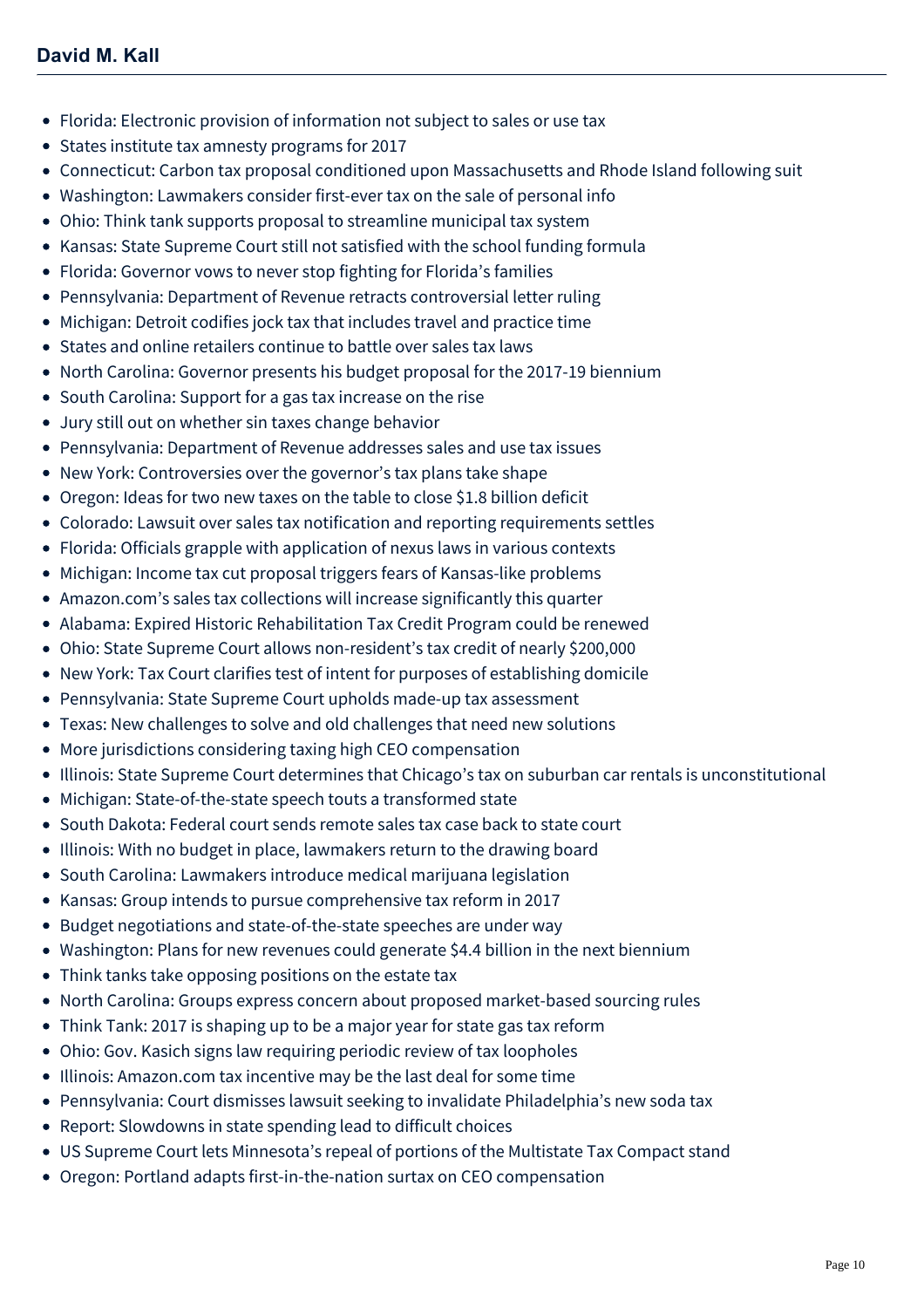- [California: Online travel companies not liable for unpaid transient occupancy taxes](https://mcdonaldhopkins.com/Insights/December-2016/California-Online-travel-companies-not-liable-for)
- [Colorado: US Supreme Court leaves notice and reporting requirement intact](https://mcdonaldhopkins.com/Insights/December-2016/Colorado-US-Supreme-Court-leaves-notice-and-report)
- [Several states predict deficits for next fiscal year](https://mcdonaldhopkins.com/Insights/December-2016/Several-states-predict-deficits-for-next-fiscal-ye)
- [Washington: Department of Revenue affirms denial of sales tax deferral](https://mcdonaldhopkins.com/Insights/December-2016/Washington-Department-of-Revenue-affirms-denial-of)
- [Maine: Governor hopes to mitigate impact of income tax increase](https://mcdonaldhopkins.com/Insights/December-2016/Maine-Governor-hopes-to-mitigate-impact-of-income)
- [Ohio: Legislation requiring review of tax expenditures hits hiccup](https://mcdonaldhopkins.com/Insights/December-2016/Ohio-Legislation-requiring-review-of-tax-expenditu)
- [Washington: Carbon tax push persists despite election results](https://mcdonaldhopkins.com/Insights/December-2016/Washington-Carbon-tax-push-persists-despite-electi)
- [New York: Mid-year update states potential budget gap of \\$689 million next fiscal year](https://mcdonaldhopkins.com/Insights/December-2016/New-York-Mid-year-update-states-potential-budget-g)
- [California: Voters' approval of recreational marijuana creates millions in revenue](https://mcdonaldhopkins.com/Insights/December-2016/California-Voters-approval-of-recreational-marijua)
- [New Jersey: Gov. Christie keeps reciprocity agreement with Pennsylvania in-tact](https://mcdonaldhopkins.com/Insights/December-2016/New-Jersey-Gov-Christie-keeps-reciprocity-agreemen)
- [Illinois: Second lawsuit filed challenging Chicago's anti-home sharing ordinance](https://mcdonaldhopkins.com/Insights/November-2016/Illinois-Second-lawsuit-filed-challenging-Chicagos)
- [Ohio Supreme Court: No physical presence required to impose tax on internet retailers](https://mcdonaldhopkins.com/Insights/November-2016/Ohio-Supreme-Court-No-physical-presence-required-t)
- [Washington: Supreme Court considers whether to hear retroactive application of tax exemption repeal](https://mcdonaldhopkins.com/Insights/November-2016/Washington-Supreme-Court-considers-whether-to-hear)
- [Report: New disclosure rule creates a "seismic shift in corporate tax breaks"](https://mcdonaldhopkins.com/Insights/November-2016/Report-New-disclosure-rule-creates-a-seismic-shift)
- [Kansas: Budget problems worsen as tax collections continue to fall short of expectations](https://mcdonaldhopkins.com/Insights/November-2016/Kansas-Budget-problems-worsen-as-tax-collections-c)
- [Ohio: Court rejects amended return on a consolidated basis](https://mcdonaldhopkins.com/Insights/November-2016/Ohio-Court-rejects-amended-return-on-a-consolidate)
- [Florida: Florist seeks US Supreme Court review on taxation of out-of-state sales](https://mcdonaldhopkins.com/Insights/November-2016/Florida-Florist-seeks-US-Supreme-Court-review-on-t)
- [Voters resolve numerous tax-related ballot initiatives](https://mcdonaldhopkins.com/Insights/November-2016/Voters-resolve-numerous-tax-related-ballot-initiat)
- [North Carolina: Advocacy group promotes return of the Earned Income Tax Credit](https://mcdonaldhopkins.com/Insights/November-2016/North-Carolina-Advocacy-group-promotes-return-of-t)
- [South Carolina: Court approves of taxpayer's use of the standard statutory apportionment formula](https://mcdonaldhopkins.com/Insights/November-2016/South-Carolina-Court-approves-of-taxpayers-use-of)
- [Ballot initiatives up for vote in 35 states](https://mcdonaldhopkins.com/Insights/November-2016/Ballot-initiatives-up-for-vote-in-35-states)
- [New Jersey: Transportation infrastructure deal creates more problems than it solves](https://mcdonaldhopkins.com/Insights/November-2016/New-Jersey-Transportation-infrastructure-deal-crea)
- [Georgia and Louisiana: Next behind California in film production](https://mcdonaldhopkins.com/Insights/November-2016/Georgia-and-Louisiana-Next-behind-California-in-fi)
- [States offer tax relief for Hurricane Matthew victims](https://mcdonaldhopkins.com/Insights/October-2016/States-offer-tax-relief-for-Hurricane-Matthew-vict)
- [Massachusetts: Appellate Tax Board determines that company misclassified its workers](https://mcdonaldhopkins.com/Insights/October-2016/Massachusetts-Appellate-Tax-Board-determines-that)
- [Ohio: Department of Taxation issues guidance after case resolution and legislation changes](https://mcdonaldhopkins.com/Insights/October-2016/Ohio-Department-of-Taxation-issues-guidance-after)
- [Nevada: Nearly \\$1 billion needed for infrastructure improvements cannot foil stadium plans](https://mcdonaldhopkins.com/Insights/October-2016/Nevada-Nearly-1-billion-needed-for-infrastructure)
- [California: US Supreme Court refuses to hear multistate tax compact appeal](https://mcdonaldhopkins.com/Insights/October-2016/California-US-Supreme-Court-refuses-to-hear-multis)
- [Alaska: Governor takes controversial steps to resolve \\$4 billion deficit](https://mcdonaldhopkins.com/Insights/October-2016/Alaska-Governor-takes-controversial-steps-to-resol)
- [Think tanks rate states' tax and spend records](https://mcdonaldhopkins.com/Insights/October-2016/Think-tanks-rate-states-tax-and-spend-records)
- [Oregon: Largest corporate tax increase in this millennium up for vote in November](https://mcdonaldhopkins.com/Insights/October-2016/Oregon-Largest-corporate-tax-increase-in-this-mill)
- [New Jersey: Transportation funding impasse resolved](https://mcdonaldhopkins.com/Insights/October-2016/New-Jersey-Transportation-funding-impasse-resolved)
- [Florida: Gov. Scott will keep fighting for jobs until his very last day](https://mcdonaldhopkins.com/Insights/October-2016/Florida-Gov-Scott-will-keep-fighting-for-jobs-unti)
- [Report: Most states' tax revenues declined in the first quarter of 2016](https://mcdonaldhopkins.com/Insights/October-2016/Report-Most-states-tax-revenues-declined-in-the-fi)
- [Ohio: Senator introduces daily fantasy sports legislation](https://mcdonaldhopkins.com/Insights/October-2016/Ohio-Senator-introduces-daily-fantasy-sports-legis)
- [Pennsylvania: Philadelphia's sugar sweetened beverage tax comes under attack](https://mcdonaldhopkins.com/Insights/September-2016/Pennsylvania-Philadelphias-sugar-sweetened-beverag)
- [Motion Picture Association accuses author of film subsidy studies of academic malpractice](https://mcdonaldhopkins.com/Insights/September-2016/Motion-Picture-Association-accuses-author-of-film)
- [House passes legislation protecting workers traveling to other states](https://mcdonaldhopkins.com/Insights/September-2016/House-passes-legislation-protecting-workers-travel)
- [Using tax money to finance stadiums and corporate development is trendy, but of questionable value](https://mcdonaldhopkins.com/Insights/September-2016/Using-tax-money-to-finance-stadiums-and-corporate)
- [California: Board of Equalization issues new sales tax guidance for winemakers](https://mcdonaldhopkins.com/Insights/September-2016/California-Board-of-Equalization-issues-new-sales)
- [Ohio: Home rule authority can't save Avon's new lodging tax](https://mcdonaldhopkins.com/Insights/September-2016/Ohio-Home-rule-authority-cant-save-Avons-new-lodgi)
- [8 states receive federal grants to test new ways of funding transportation infrastructure](https://mcdonaldhopkins.com/Insights/September-2016/8-states-receive-federal-grants-to-test-new-ways-o)
- [New Jersey: Gov. Christie terminates reciprocal agreement with Pennsylvania](https://mcdonaldhopkins.com/Insights/September-2016/New-Jersey-Gov-Christie-terminates-reciprocal-agre)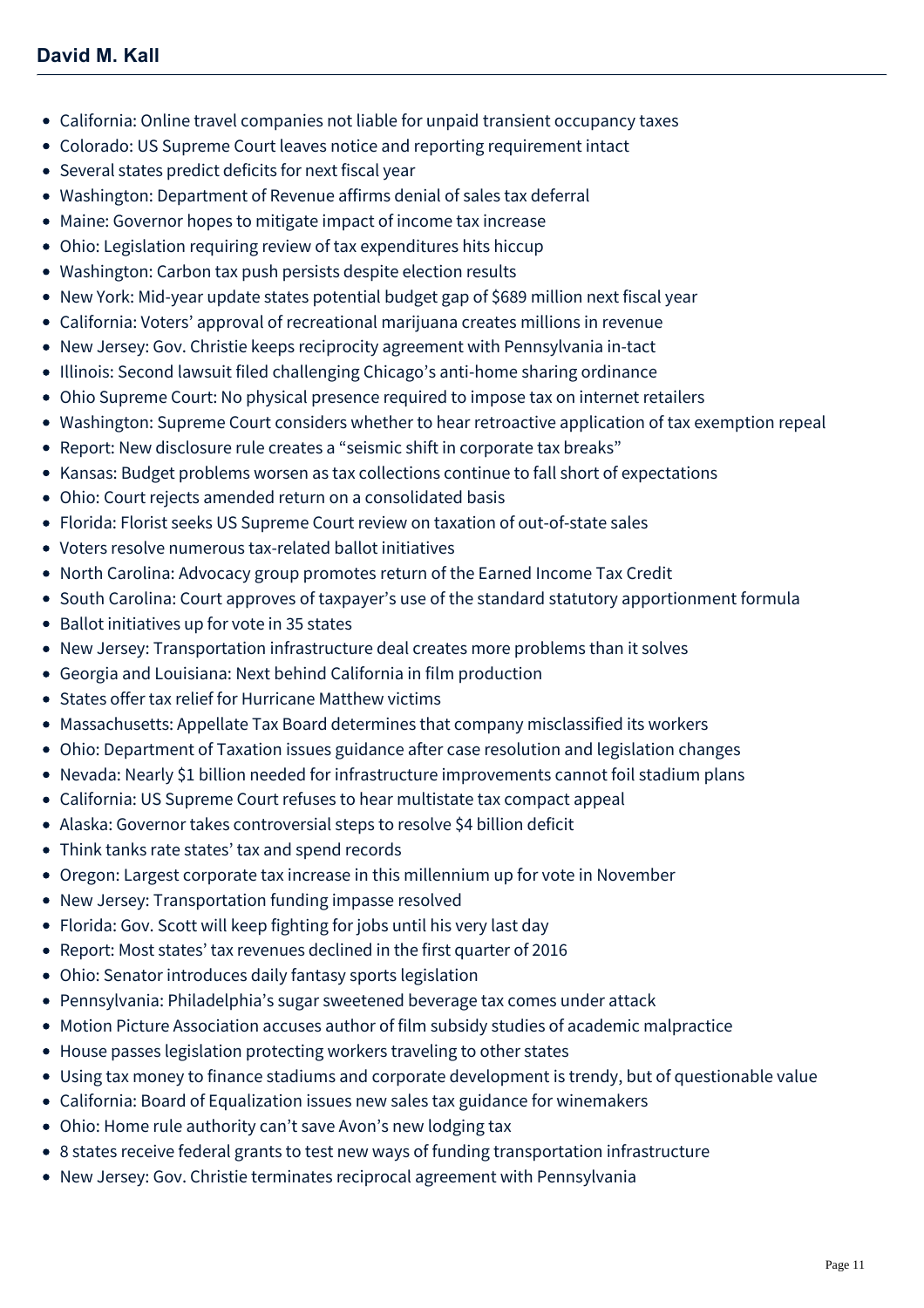- [South Carolina: Tax reform is back on the table](https://mcdonaldhopkins.com/Insights/September-2016/South-Carolina-Tax-reform-is-back-on-the-table)
- [Massachusetts: Legislation regulating transportation network companies becomes law](https://mcdonaldhopkins.com/Insights/September-2016/Massachusetts-Legislation-regulating-transportatio)
- [New Jersey: Senator proposes tax credit for EpiPen retailers](https://mcdonaldhopkins.com/Insights/September-2016/New-Jersey-Senator-proposes-tax-credit-for-EpiPen)
- [New York: Hard-won MMA legislation expected to produce over \\$137M in economic activity](https://mcdonaldhopkins.com/Insights/September-2016/New-York-Hard-won-MMA-legislation-to-produce-137M)
- [Louisiana: Bulletins address tax questions about recent flood disaster](https://mcdonaldhopkins.com/Insights/September-2016/Louisiana-bulletins-address-tax-questions-about-re)
- [California: Taxpayer fails to get name off tax delinquency list](https://mcdonaldhopkins.com/Insights/September-2016/California-Taxpayers-fails-to-get-name-off-tax-del)
- [San Francisco: Board of Supervisors votes against proposed tech tax, but the fight continues](https://mcdonaldhopkins.com/Insights/August-2016/San-Francisco-Board-of-Supervisors-votes-against-p)
- [Ohio and Michigan: Updated information releases explain nexus standards](https://mcdonaldhopkins.com/Insights/August-2016/Ohio-and-Michigan-Updated-information-releases-exp)
- [California: Proposal to end the victory tax on Olympic earnings stalls in committee](https://mcdonaldhopkins.com/Insights/August-2016/California-Proposal-to-end-the-victory-tax-on-Olym)
- [Massachusetts: Governor signs workforce development and infrastructure legislation into law](https://mcdonaldhopkins.com/Insights/August-2016/Massachusetts-Governor-signs-workforce-development)
- [North Carolina: Corporate income tax rate set to drop to 3 percent next year](https://mcdonaldhopkins.com/Insights/August-2016/North-Carolina-Corporate-income-tax-rate-set-to-dr)
- [Illinois: Municipal Employees' pension fund solution in sight for Chicago](https://mcdonaldhopkins.com/Insights/August-2016/Illinois-Municipal-Employees-pension-fund-solution)
- [More states consider imposing a sales tax on ride-sharing services](https://mcdonaldhopkins.com/Insights/August-2016/More-states-consider-imposing-a-sales-tax-on-ride)
- [Pennsylvania: New budget contains a "Netflix tax," among other things](https://mcdonaldhopkins.com/Insights/August-2016/Pennsylvania-New-budget-contains-a-Netflix-tax-amo)
- [New York: Fantasy sports legislation expected to raise \\$4 million for education aid](https://mcdonaldhopkins.com/Insights/August-2016/New-York-Fantasy-sports-legislation-expected-to-ra)
- [New Jersey: Governor considers terminating reciprocal income tax agreement with Pennsylvania](https://mcdonaldhopkins.com/Insights/August-2016/New-Jersey-Governor-considers-terminating-reciproc)
- [Pennsylvania: Amazon.com to receive \\$22.5 million in state funding](https://mcdonaldhopkins.com/Insights/August-2016/Pennsylvania-Amazon-com-to-receive-22-5-million-in)
- [Economist proposes ideas for state tax systems as governors grapple with new taxes](https://mcdonaldhopkins.com/Insights/August-2016/Economist-proposes-ideas-for-state-tax-systems-as)
- [Several states offer sales tax holidays during the next two weekends](https://mcdonaldhopkins.com/Insights/July-2016/Several-states-offer-sales-tax-holidays-during-the)
- [North Carolina: "Monumental" investment in teachers and middle class tax relief highlight budget](https://mcdonaldhopkins.com/Insights/July-2016/North-Carolina-Monumental-investment-in-teachers-a)
- [Michigan: Court of Appeals' orders Court of Claims to enter judgment in IBM's favor](https://mcdonaldhopkins.com/Insights/July-2016/Michigan-Court-of-Appeals-orders-Court-of-Claims-t)
- [Numerous ballot issues in the works for the November election](https://mcdonaldhopkins.com/Insights/July-2016/Numerous-ballot-issues-in-the-works-for-the-Novemb)
- [Pennsylvania: Governor announces completion of the 2016-17 budget](https://mcdonaldhopkins.com/Insights/July-2016/Pennsylvania-Governor-announces-completion-of-the)
- [South Carolina: Department of Revenue issues guidance on the application of sales and use tax](https://mcdonaldhopkins.com/Insights/July-2016/South-Carolina-Department-of-Revenue-issues-guida)
- [More states considering pay-per-mile charges instead of a gas tax](https://mcdonaldhopkins.com/Insights/July-2016/More-states-considering-pay-per-mile-charges-inste)
- [New Jersey: State of emergency shuts down work on transportation infrastructure](https://mcdonaldhopkins.com/Insights/July-2016/New-Jersey-State-of-emergency-shuts-down-work-on-t)
- [Illinois: Partial spending plan will keep the lights on](https://mcdonaldhopkins.com/Insights/July-2016/Illinois-Partial-spending-plan-will-keep-the-light)
- [Georgia: Lawmakers update the Angel Investor Tax Credit program](https://mcdonaldhopkins.com/Insights/July-2016/Georgia-Lawmakers-update-the-Angel-Investor-Tax-Cr)
- [Michigan: Supreme Court refuses to hear appeals challenging the repeal of the Multistate Compact](https://mcdonaldhopkins.com/Insights/July-2016/Michigan-Supreme-Court-refuses-to-hear-appeals-cha)
- [Ohio: Legislation provides for several tax credit, exemption, and abatement programs](https://mcdonaldhopkins.com/Insights/July-2016/Ohio-Legislation-provides-for-several-tax-credit-e)
- [New Jersey: Domestic partner to appeal tax court's denial of estate tax exemption](https://mcdonaldhopkins.com/Insights/June-2016/New-Jersey-Domestic-partner-to-appeal-tax-courts-d)
- [California: Voters to decide on cigarette tax increase](https://mcdonaldhopkins.com/Insights/June-2016/California-Voters-to-decide-on-cigarette-tax-incre)
- [Texas: Supreme Court precludes refund of sales taxes paid by oil and gas companies](https://mcdonaldhopkins.com/Insights/June-2016/Texas-Supreme-Court-precludes-refund-of-sales-taxe)
- [Pennsylvania: Philadelphia becomes second city in the US to tax sugary drinks](https://mcdonaldhopkins.com/Insights/June-2016/Pennsylvania-Philadelphia-becomes-second-city-in-t)
- [Michigan: Repeal of accidental tax credit for insurers could increase premiums](https://mcdonaldhopkins.com/Insights/June-2016/Michigan-Repeal-of-accidental-tax-credit-for-insur)
- [Ohio and Florida among states favoring the legalization of medical marijuana](https://mcdonaldhopkins.com/Insights/June-2016/Ohio-and-Florida-among-states-favoring-the-legaliz)
- [List of states with no income tax will grow by one](https://mcdonaldhopkins.com/Insights/June-2016/List-of-states-with-no-income-tax-will-grow-by-one)
- [Colorado: United States Supreme Court decision precludes progression of legislator-plaintiffs' lawsuit after](https://mcdonaldhopkins.com/Insights/June-2016/Colorado-United-States-Supreme-Court-decision-prec) all
- [Washington: Supreme Court strikes down the "supermajority initiative" as violation of the state](https://mcdonaldhopkins.com/Insights/June-2016/Washington-Supreme-Court-strikes-down-the-supermaj) constitution
- [Report: Data shows that taxes have minimal significance on high earners' intra-state migration](https://mcdonaldhopkins.com/Insights/June-2016/Report-Data-shows-that-taxes-have-minimal-signific)
- [Florida: Supreme Court holds retroactive application of tax exemption repeal was constitutional](https://mcdonaldhopkins.com/Insights/June-2016/Florida-Supreme-Court-holds-retroactive-applicatio)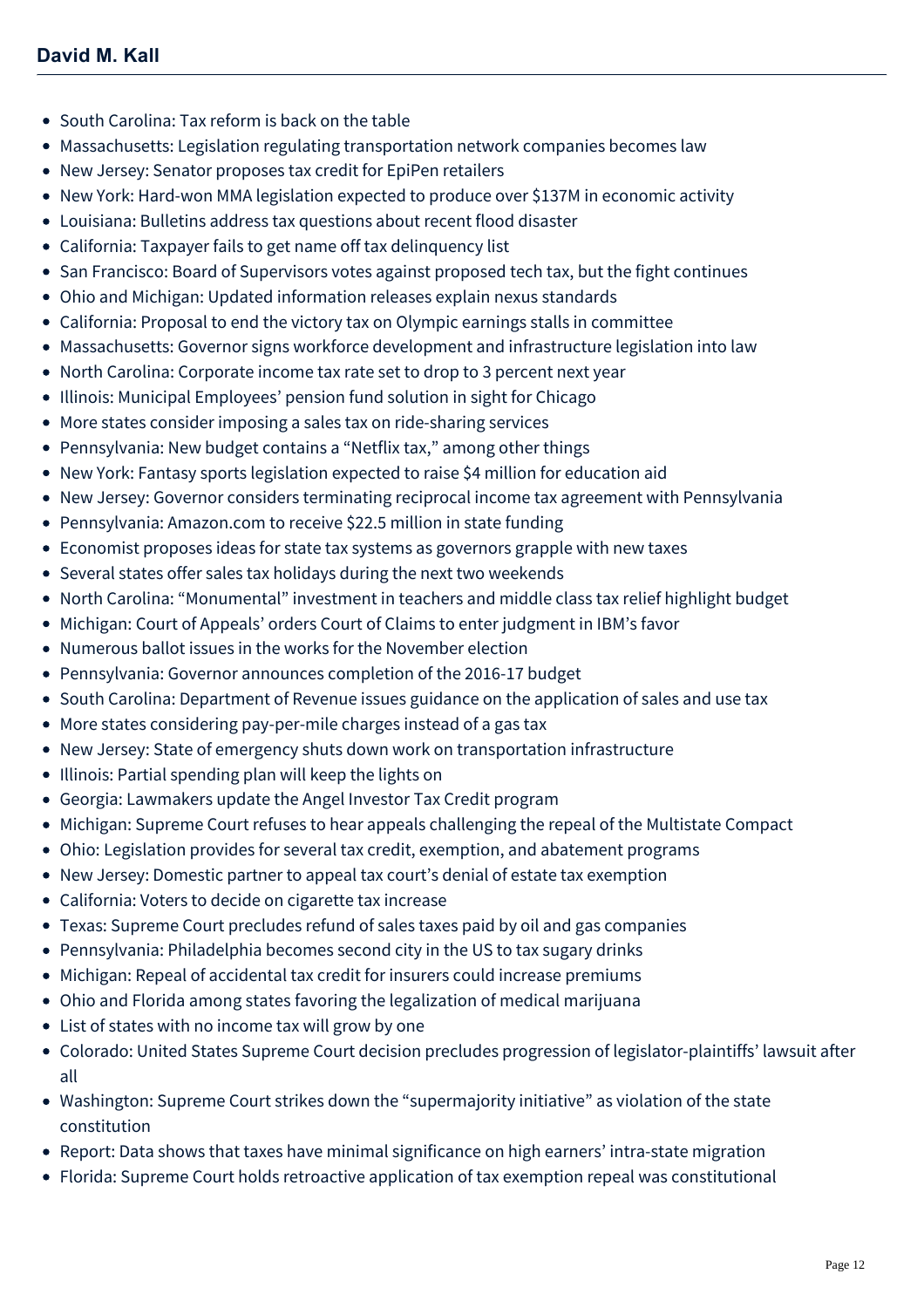- [Texas: Supreme Court to decide if businesses can choose income apportionment formula](https://mcdonaldhopkins.com/Insights/June-2016/Texas-Supreme-Court-to-decide-if-businesses-can-ch)
- [Michigan: Department of Treasury issues guidance for unitary business groups](https://mcdonaldhopkins.com/Insights/June-2016/Michigan-Department-of-Treasury-issues-guidance-fo)
- [Kansas: Lawmakers refuse to repeal the exemption on pass-through business income](https://mcdonaldhopkins.com/Insights/June-2016/Kansas-Lawmakers-refuse-to-repeal-the-exemption-on)
- [Ohio: Lawmakers pass agritourism bill](https://mcdonaldhopkins.com/Insights/June-2016/Ohio-Lawmakers-pass-agritourism-bill)
- [New York: Appellate court determines 2 percent property tax cap constitutional](https://mcdonaldhopkins.com/Insights/May-2016/New-York-Appellate-court-determines-2-percent-prop)
- [Massachusetts: Proposal for a millionaire's tax passes its first legislative hurdle](https://mcdonaldhopkins.com/Insights/May-2016/Massachusetts-Proposal-for-a-millionaires-tax-pass)
- [New Jersey: Lawmakers considering tax breaks in exchange for a gas tax hike](https://mcdonaldhopkins.com/Insights/May-2016/New-Jersey-Lawmakers-considering-tax-breaks-in-exc)
- [Texas: Supreme Court concludes that the school finance system is constitutional](https://mcdonaldhopkins.com/Insights/May-2016/Texas-Supreme-Court-concludes-that-the-school-fina)
- [Maryland: Governor signs bill granting a potential \\$37.5 million tax credit](https://mcdonaldhopkins.com/Insights/May-2016/Maryland-Governor-signs-bill-granting-a-potential)
- [New York: Attorney General cracks down on tax fraud by art dealers](https://mcdonaldhopkins.com/Insights/May-2016/New-York-Attorney-General-cracks-down-on-tax-fraud)
- [North Carolina: Governor's mid-biennium budget adjustment contains no new taxes or fees](https://mcdonaldhopkins.com/Insights/May-2016/North-Carolina-Governors-mid-biennium-budget-adjus)
- [States working to adapt to IRS partnership audit rules changes](https://mcdonaldhopkins.com/Insights/May-2016/States-working-to-adapt-to-IRS-partnership-audit-r)
- [Illinois: Proposal to swap flat income tax rate with a graduated structure dead for now](https://mcdonaldhopkins.com/Insights/May-2016/Illinois-Proposal-to-swap-flat-income-tax-rate-wit)
- [South Carolina: Department of Revenue seeks public opinion to define nexus-creating activities](https://mcdonaldhopkins.com/Insights/May-2016/South-Carolina-Department-of-Revenue-seeks-public)
- [Ohio: Supreme Court holds state may not tax a nonresident on sale of an in-state business](https://mcdonaldhopkins.com/Insights/May-2016/Ohio-Supreme-Court-holds-state-may-not-tax-a-nonr)
- [South Dakota: Unique nexus provision triggers immediate lawsuits](https://mcdonaldhopkins.com/Insights/May-2016/South-Dakota-Unique-nexus-provision-triggers-immed)
- [New York: Governor signs 2016-2017 budget bill](https://mcdonaldhopkins.com/Insights/May-2016/New-York-Governor-signs-2016-2017-budget-bill)
- [Illinois: Graduated tax structure proposed to replace flat income tax rate](https://mcdonaldhopkins.com/Insights/May-2016/Illinois-Graduated-tax-structure-proposed-to-repla)
- [California: State Auditor studies how to get the most out of corporate tax breaks](https://mcdonaldhopkins.com/Insights/April-2016/California-State-Auditor-studies-how-to-get-the-m)
- [Kentucky: Stakeholders disappointed that improvements to rehabilition tax credit did not get a vote](https://mcdonaldhopkins.com/Insights/April-2016/Kentucky-Stakeholders-disappointed-that-improveme)
- [Attorneys General issue negative opinions on daily fantasy sports](https://mcdonaldhopkins.com/Insights/April-2016/Attorneys-General-issue-negative-opinions-on-daily)
- [Florida: Gov. Scott signs tax cut package into law](https://mcdonaldhopkins.com/Insights/April-2016/Florida-Gov-Scott-signs-tax-cut-package-into-law)
- [Tax haven legislation is growing in popularity](https://mcdonaldhopkins.com/Insights/April-2016/Tax-haven-legislation-is-growing-in-popularity)
- [Texas: Two sales tax holidays coming up](https://mcdonaldhopkins.com/Insights/April-2016/Texas-Two-sales-tax-holidays-coming-up)
- [Pennsylvania: Philadelphia attempts to exclude tax inversion companies from city contracts](https://mcdonaldhopkins.com/Insights/April-2016/Pennsylvania-Philadelphia-attempts-to-exclude-tax)
- [Ohio: Gov. Kasich "always looking to cut taxes"](https://mcdonaldhopkins.com/Insights/April-2016/Ohio-Gov-Kasich-always-looking-to-cut-taxes%E2%80%9D)
- [Connecticut: Lawmakers drop plan to tax Yale's endowment](https://mcdonaldhopkins.com/Insights/April-2016/Connecticut-Lawmakers-drop-plan-to-tax-Yale-s-end)
- [Michigan: Treasury Department used wrong definition in determining whether a unified business group](https://mcdonaldhopkins.com/Insights/April-2016/Michigan-Treasury-Department-used-wrong-definitio) existed
- [Ohio: New job tax credits approved for 23 projects in first quarter](https://mcdonaldhopkins.com/Insights/April-2016/Ohio-New-job-tax-credits-approved-for-23-projects)
- [Virginia and Indiana: Governors sign laws regulating daily fantasy sports](https://mcdonaldhopkins.com/Insights/April-2016/Virginia-and-Indiana-Governors-sign-laws-regulati)
- [Growth in internet commerce causing states to work around the Supreme Court](https://mcdonaldhopkins.com/Insights/April-2016/Growth-in-internet-commerce-causing-states-to-work)
- [Delaware: Commitment to Innovation Act signed into law](https://mcdonaldhopkins.com/Insights/April-2016/Delaware-Commitment-to-Innovation-Act-signed-into)
- [California: Regulators seek feedback for possible taxation of space transportation activities](https://mcdonaldhopkins.com/Insights/April-2016/California-Regulators-seek-feedback-for-possible)
- [Connecticut: Lawmakers are considering taxing Yale's large endowment fund](https://mcdonaldhopkins.com/Insights/April-2016/Connecticut-Lawmakers-are-considering-taxing-Yale)
- [Pennsylvania: Court allows untimely tax appeal](https://mcdonaldhopkins.com/Insights/March-2016/Pennsylvania-Court-allows-untimely-tax-appeal)
- [Florida: Lawmakers seek voter approval for several constitutional amendments](https://mcdonaldhopkins.com/Insights/March-2016/Florida-Lawmakers-seek-voter-approval-for-several)
- [Colorado: Law requiring \\$5,000 surety bond for marijuana sellers repealed](https://mcdonaldhopkins.com/Insights/March-2016/Colorado-Law-requiring-$5,000-surety-bond-for-mar)
- [Michigan: Federal law may pre-empt Health Insurance Claims Assessment Act after all](https://mcdonaldhopkins.com/Insights/March-2016/Michigan-Federal-law-may-pre-empt-Health-Insuranc)
- [New York: Patriotic Millionaires group wants to close the carried interest loophole](https://mcdonaldhopkins.com/Insights/March-2016/New-York-Patriotic-Millionaires-group-wants-to-cl)
- [Taxing medical marijuana sales is a growing trend](https://mcdonaldhopkins.com/Insights/March-2016/Taxing-medical-marijuana-sales-is-a-growing-trend)
- [California: Tax Board issues guidance after court ruling on election provision](https://mcdonaldhopkins.com/Insights/March-2016/California-Tax-Board-issues-guidance-after-court)
- [Pennsylvania: Philadelphia Mayor may be "completely off his rocker" with soda tax proposal](https://mcdonaldhopkins.com/Insights/March-2016/Pennsylvania-Philadelphia-Mayor-may-be-completel)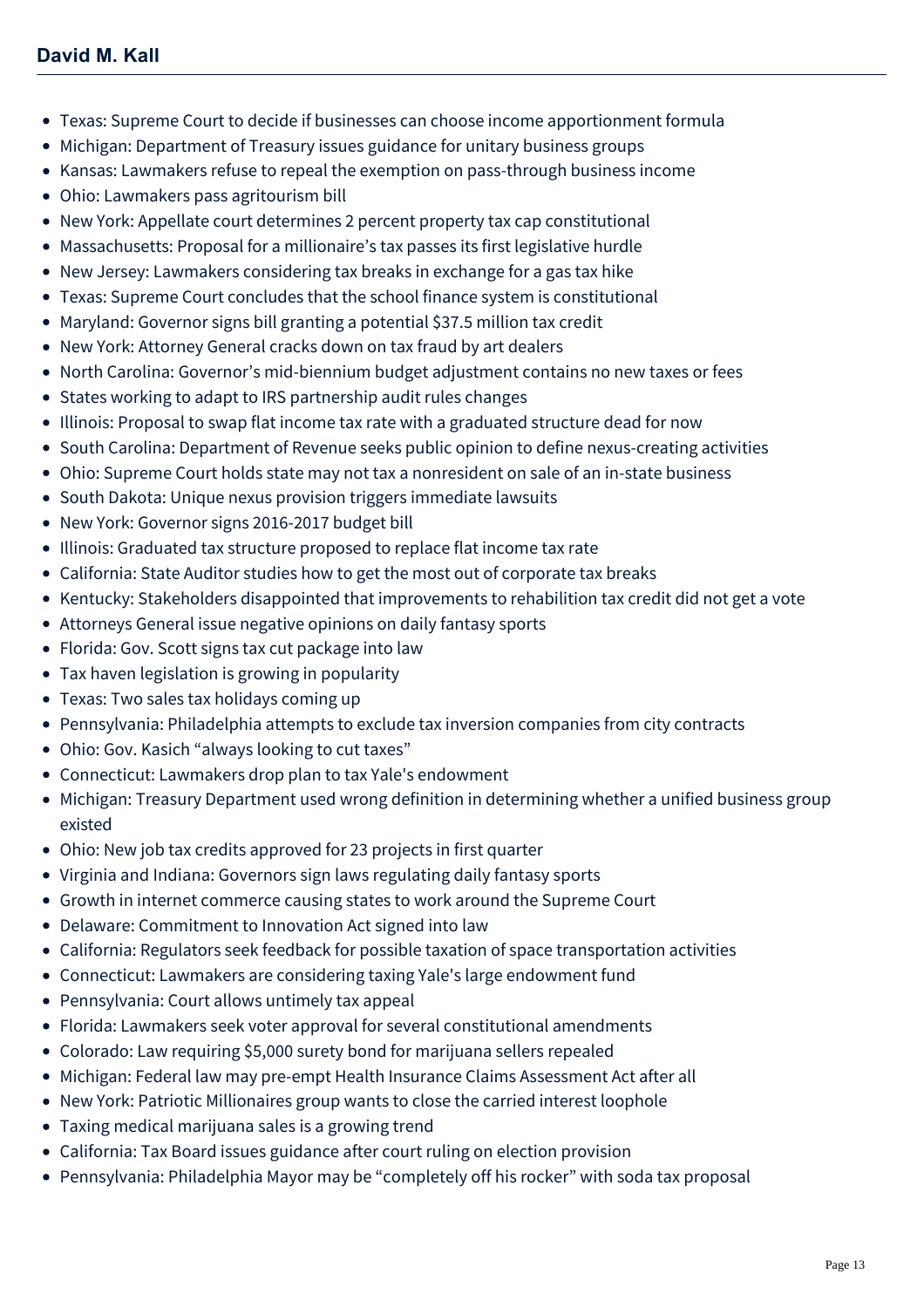- [Report: Some dispute the benefits of tax haven legislation](https://mcdonaldhopkins.com/Insights/March-2016/Report-Some-dispute-the-benefits-of-tax-haven-leg)
- [Delaware: Dow Chemical and DuPont merge causing Delaware to change its tax code](https://mcdonaldhopkins.com/Insights/March-2016/Delaware-Dow-Chemical-and-DuPont-merge-causing-De)
- [Colorado: 10th Circuit upholds out-of-state retailers' notice and reporting obligations](https://mcdonaldhopkins.com/Insights/March-2016/Colorado-10th-Circuit-upholds-out-of-state-retail)
- [Arizona: Lawmakers consider first-in-the-nation tax credit for gun training](https://mcdonaldhopkins.com/Insights/March-2016/Arizona-Lawmakers-consider-first-in-the-nation-ta)
- [At least nine states to debate gas tax increases in 2016](https://mcdonaldhopkins.com/Insights/February-2016/At-least-nine-states-to-debate-gas-tax-increases-i)
- [California: Proposal aims to eliminate direct contributions to tax commissioners](https://mcdonaldhopkins.com/Insights/February-2016/California-Proposal-aims-to-eliminate-direct-cont)
- [Kansas: State Supreme Court affirms unconstitutionality of public school funding](https://mcdonaldhopkins.com/Insights/February-2016/Kansas-State-Supreme-Court-affirms-unconstitution)
- [Pennsylvania: Gov. Wolf delivers bitter and confrontational budget address](https://mcdonaldhopkins.com/Insights/February-2016/Pennsylvania-Gov-Wolf-delivers-bitter-and-confro)
- [Ohio: Two new tax measures under consideration](https://mcdonaldhopkins.com/Insights/February-2016/Ohio-Two-new-tax-measures-under-consideration)
- [Michigan: Governor to address the water crisis in budget proposal](https://mcdonaldhopkins.com/Insights/February-2016/Michigan-Governor-to-address-the-water-crisis-in)
- [Massachusetts: Proposal to increase income tax for millionaires takes a step forward](https://mcdonaldhopkins.com/Insights/February-2016/Massachusetts-Proposal-to-increase-income-tax-for)
- [Florida: Budget negotiations for fiscal year 2016-17 begin](https://mcdonaldhopkins.com/Insights/February-2016/Florida-Budget-negotiations-for-fiscal-year-2016)
- [Connecticut: State of the State speech acknowledges a new economic reality](https://mcdonaldhopkins.com/Insights/February-2016/Connecticut-State-of-the-State-speech-acknowledge)
- [Some oil-producing states hit hard by the collapse of oil prices](https://mcdonaldhopkins.com/Insights/February-2016/Some-oil-producing-states-hit-hard-by-the-collapse)
- [Illinois: State of the state speech contains many proposals, none for tax changes](https://mcdonaldhopkins.com/Insights/February-2016/Illinois-State-of-the-state-speech-contains-many)
- [New York: Tax Department posts combined reporting draft regulations](https://mcdonaldhopkins.com/Insights/February-2016/New-York-Tax-Department-posts-combined-reporting)
- [New Jersey: Governor takes action on several pieces of legislation](https://mcdonaldhopkins.com/Insights/February-2016/New-Jersey-Governor-takes-action-on-several-piece)
- [State of the State speeches continue](https://mcdonaldhopkins.com/Insights/February-2016/State-of-the-State-speeches-continue)
- [Alaska: Gov Walker Calls for First Income Tax In 35 years](https://mcdonaldhopkins.com/Insights/February-2016/Alaska-Gov-Walker-Calls-for-First-Income-Tax-In-3)
- [State of the state speeches reveal accomplishments and priorities](https://mcdonaldhopkins.com/Insights/January-2016/State-of-the-state-speeches-reveal-accomplishments)
- [Michigan: Decision regarding pre-written computer software applied to all open tax years](https://mcdonaldhopkins.com/Insights/January-2016/Michigan-Decision-regarding-pre-written-computer)
- [Connecticut: General Electric reveals its plan to move its headquarters](https://mcdonaldhopkins.com/Insights/January-2016/Connecticut-General-Electric-reveals-its-plan-to)
- [Michigan: Year-end legislation modernizes tax code](https://mcdonaldhopkins.com/Insights/January-2016/Michigan-Year-end-legislation-modernizes-tax-code)
- [Massachusetts: Transparency Report reveals details of \\$136 million in tax credit programs](https://mcdonaldhopkins.com/Insights/January-2016/Massachusetts-Transparency-Report-reveals-details)
- [North Carolina: Multi-tenant data center facility qualifies for sales tax exemption law](https://mcdonaldhopkins.com/Insights/January-2016/North-Carolina-Multi-tenant-data-center-facility)
- [Washington: Tying aerospace tax incentives to jobs is easier said than done](https://mcdonaldhopkins.com/Insights/January-2016/Washington-Tying-aerospace-tax-incentives-to-jobs)
- [Pennsylvania: Governor signs a temporary solution to the long-standing budget feud](https://mcdonaldhopkins.com/Insights/January-2016/Pennsylvania-Governor-signs-a-temporary-solution)
- [Nevada: Lawmakers lure Faraday Future to Las Vegas with tax incentive](https://mcdonaldhopkins.com/Insights/January-2016/Nevada-Lawmakers-lure-Faraday-Future-to-Las-Vegas)
- [Catch-22: Net Investment Income Tax planning](https://mcdonaldhopkins.com/Insights/November-2015/Catch-22-Net-Investment-Income-Tax-planning)
- [Texas: Governor signs more than \\$4 billion of tax cuts into law](https://mcdonaldhopkins.com/Insights/June-2015/Texas-Governor-signs-more-than-$4-billion-of-tax)
- [Ohio: Supreme Court allows tax exemption for Ernest Angley's Grace Cathedral dormitory](https://mcdonaldhopkins.com/Insights/June-2015/Ohio-Supreme-Court-allows-tax-exemption-for-Ernes)
- [Repercussions of the US Supreme Court's recent decision in Comptroller v Wynne](https://mcdonaldhopkins.com/Insights/June-2015/Repercussions-of-the-recent-US-Supreme-Court-decis)
- [Amazon's Expansion Into Ohio Triggers Tax on Online Purchases](https://mcdonaldhopkins.com/Insights/June-2015/Amazon-Expansion-Into-Ohio-Triggers-Tax-on-Online)
- [States Take Different Approaches to Taxing Alternative Alcoholic Beverages](https://mcdonaldhopkins.com/Insights/May-2015/States-Take-Different-Approaches-to-Taxing-Alterna)
- [Survey Reveals That States' Tax Policies on Certain Technologies are Inconsistent](https://mcdonaldhopkins.com/Insights/May-2015/Survey-Reveals-That-States-Tax-Policies-on-Certai)
- [States and Cities Use Tax Incentives to Drive Green Economy](https://mcdonaldhopkins.com/Insights/April-2015/States-and-Cities-Use-Tax-Incentives-to-Drive-Gree)
- [New York: Tax Division Upholds Suspension of a Driver's License for Failure to Pay Taxes](https://mcdonaldhopkins.com/Insights/April-2015/New-York-Tax-Division-Upholds-Suspension-of-a-Dri)
- [Some States Continue to Offer Film Production Tax Incentives, Others Seek to End Them](https://mcdonaldhopkins.com/Insights/April-2015/Some-States-Continue-to-Offer-Film-Production-Tax)
- [Virginia Extends Sunset Date for Gas Severance Tax](https://mcdonaldhopkins.com/Insights/March-2015/Virginia-Extends-Sunset-Date-for-Gas-Severance-Tax)
- [States continue to offer amnesty programs, but do they work?](https://mcdonaldhopkins.com/Insights/March-2015/States-continue-to-offer-amnesty-programs,-but-do)
- [US Supreme Court hears oral arguments on the Affordable Care Act's tax credit provision](https://mcdonaldhopkins.com/Insights/March-2015/US-Supreme-Court-hears-oral-arguments-on-the-Affor)
- [Indiana: Commissioner's Directive construes tax exemptions related to the Final Four](https://mcdonaldhopkins.com/Insights/March-2015/Indiana-Commissioner-s-Directive-construes-tax-ex)
- [Hybrid-origin sourcing: Is a change in the method of collecting sales tax on the horizon?](https://mcdonaldhopkins.com/Insights/March-2015/Hybrid-origin-sourcing-Is-a-change-in-the-method)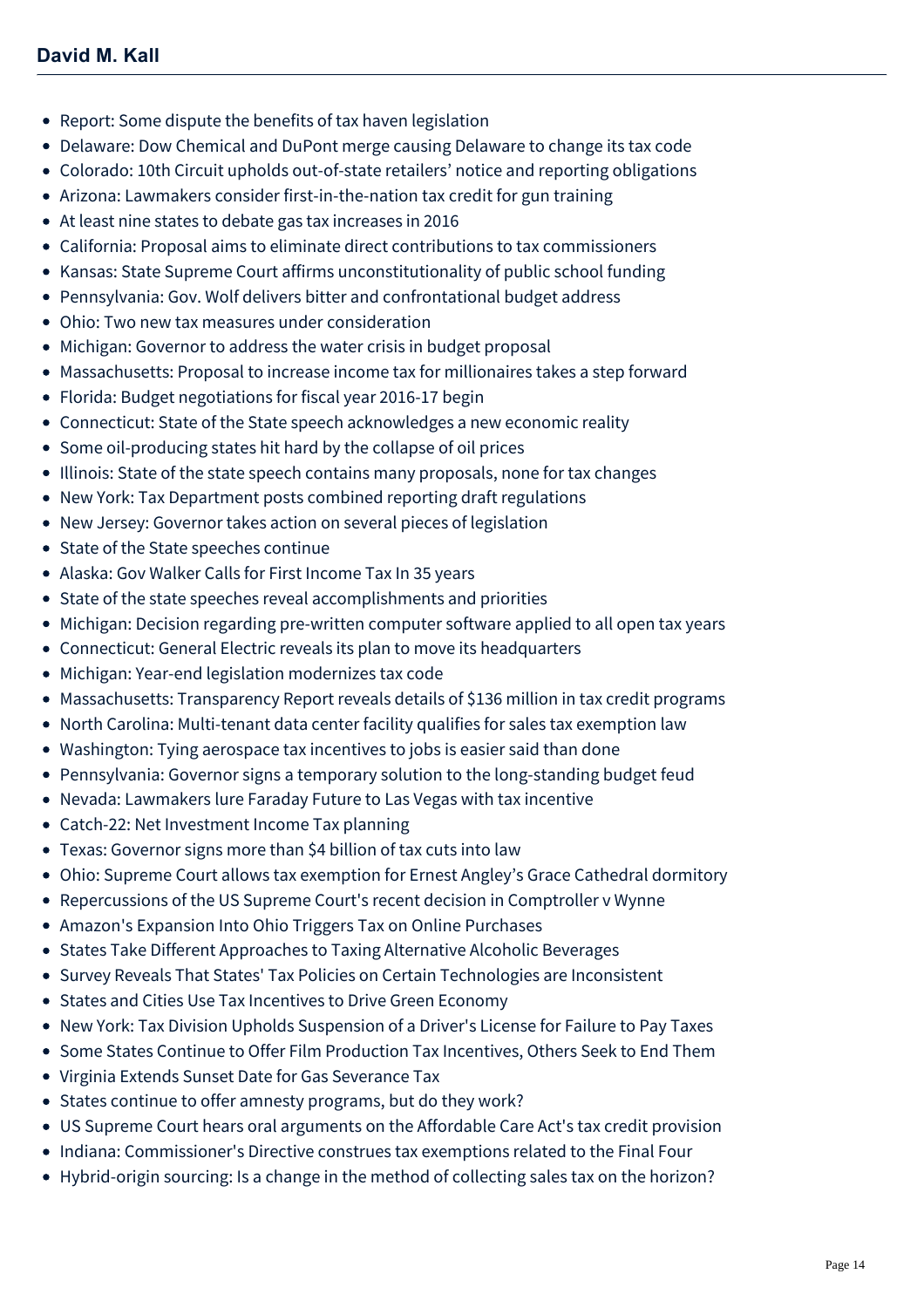- [Oregon: Tangled thicket of tax rules could hinder ultra high-speed Internet development](https://mcdonaldhopkins.com/Insights/March-2015/Oregon-Tangled-thicket-of-tax-rules-could-hinder)
- [States award tax credits for business expansion](https://mcdonaldhopkins.com/Insights/Febrary-2015/States-award-tax-credits-for-business-expansion)
- [States pursue legislation requiring online retailers to collect taxes](https://mcdonaldhopkins.com/Insights/Febrary-2015/States-pursue-legislation-requiring-online-retaile)
- [Court rulings prevent tax returns from being used against a taxpayer](https://mcdonaldhopkins.com/Insights/Febrary-2015/Court-rulings-prevent-tax-returns-from-being-used)
- [Federal and state governments alert taxpayers of scams and their efforts to combat fraud](https://mcdonaldhopkins.com/Insights/Febrary-2015/Federal-and-state-governments-alert-taxpayers-of-s)
- [States offer tax breaks for hydroponic \(soilless\) farming](https://mcdonaldhopkins.com/Insights/Febrary-2015/States-offer-tax-breaks-for-hydroponic-(soilless))
- [Illinois: Secure Choice IRA savings program needs federal approval before taking effect](https://mcdonaldhopkins.com/Insights/Febrary-2015/Illinois-Secure-Choice-IRA-savings-program-needs)
- [California: New senator proposes a sweeping overhaul above and beyond Governor Brown's](https://mcdonaldhopkins.com/Insights/Febrary-2015/California-New-senator-proposes-a-sweeping-overha) budget
- [New York: Governor Cuomo's Start-Up NY generates high quality jobs](https://mcdonaldhopkins.com/Insights/January-2015/New-York-Governor-Cuomo-s-Start-Up-NY-generates-h)
- [The estimated state tax impact of the Keystone XL Pipeline](https://mcdonaldhopkins.com/Insights/January-2015/The-estimated-state-tax-impact-of-the-Keystone-XL)
- [Ohio: Supreme Court hears oral arguments in the first of two jock tax challenges](https://mcdonaldhopkins.com/Insights/January-2015/Ohio-Supreme-Court-hears-oral-arguments-in-the-fi)
- [Washington, D.C. passes the Promoting Economic Growth and Job Creation Through Technology Act of](https://mcdonaldhopkins.com/Insights/January-2015/Washington,-D-C-passes-the-Promoting-Economic-Gro) 2014
- [Michigan now paying bonus interest on certain Michigan Business Tax Act refunds](https://mcdonaldhopkins.com/Insights/January-2015/Michigan-now-paying-bonus-interest-on-certain-Mich)
- [Ohio: Legislature votes to amend residency requirement](https://mcdonaldhopkins.com/Insights/January-2015/Ohio-Legislature-votes-to-amend-residency-require)
- [States consider higher gas taxes as infrastructure crumbles](https://mcdonaldhopkins.com/Insights/January-2015/States-consider-higher-gas-taxes-as-infrastructure)
- [Ohio: Gov. Kasich signs municipal tax reform bill](https://mcdonaldhopkins.com/Insights/January-2015/Ohio-Gov-Kasich-signs-municipal-tax-reform-bill)
- [States require electronic filing for certain types of returns](https://mcdonaldhopkins.com/Insights/January-2015/States-require-electronic-filing-for-certain-types)

#### **News**

- [Kall in Crain's Cleveland Business Tax Tips: Potential risks and benefits of compensation in cryptocurrency](https://mcdonaldhopkins.com/Insights/April-2022/Kall-in-Crains-Cleveland-Business-Tax-Tips)
- [David Kall and Amy Wojnarwsky share story of Mentor Monday during WKYC TV-3 appearance](https://mcdonaldhopkins.com/Insights/March-2022/David-Kall-and-Amy-Wojnarwsky-share-story-of-Mento)
- [50 McDonald Hopkins attorneys recognized in The Best Lawyers](https://mcdonaldhopkins.com/Insights/August-2021/50-McDonald-Hopkins-attorneys-recognized-in-The-Be)
- [Four McDonald Hopkins attorneys among speakers to be featured at 30th annual Ohio Business Tax](https://mcdonaldhopkins.com/Insights/January-2021/Four-McDonald-Hopkins-attorneys-among-speakers-to) Conference
- [Lawyer of the Year honorees Riley and Welin among 42 McDonald Hopkins attorneys recognized as 2021](https://mcdonaldhopkins.com/Insights/August-2020/Lawyer-of-the-Year-honorees-Riley-and-Welin-among) Best Lawyers
- 41 attorneys from McDonald Hopkins recognized as 2020 Best Lawyers<sup>®</sup>
- [McDonald Hopkins Day at Progressive Field 2019](https://mcdonaldhopkins.com/Insights/June-2019/McDonald-Hopkins-Day-at-Progressive-Field-2019)
- [Cleveland Metropolitan School District CEO Eric Gordon's candid discussion opens Leaders in Education](https://mcdonaldhopkins.com/Insights/April-2019/Candid-discussion-with-Eric-Gordon-opens-Leaders-i) Lunch Series
- [SALT Cap Enforcement May Mean Years Of Tax Limbo](https://mcdonaldhopkins.com/Insights/May-2018/SALT-Cap-Enforcement-May-Mean-Years-Of-Tax-Limbo)
- [McDonald Hopkins holds discussion on new IRS partnership audit regulations](https://mcdonaldhopkins.com/Insights/October-2017/McDonald-Hopkins-holds-discussion-on-new-IRS-partn)
- [Death of the Tax Matters Partner: McDonald Hopkins to host discussion on new IRS partnership audit](https://mcdonaldhopkins.com/Insights/August-2017/Death-of-the-Tax-Matters-Partner-McDonald-Hopkins) regulations
- [McDonald Hopkins announces partnership audit services](https://mcdonaldhopkins.com/Insights/August-2017/McDonald-Hopkins-announces-partnership-audit-servi)
- [35 attorneys at McDonald Hopkins selected for inclusion in Best Lawyers® 2018](https://mcdonaldhopkins.com/Insights/August-2017/35-attorneys-at-McDonald-Hopkins-selected-for-incl)
- [Shawn M. Riley becomes president of McDonald Hopkins](https://mcdonaldhopkins.com/Insights/October-2016/Shawn-M-Riley-becomes-president-of-McDonald-Hopkin)
- [39 attorneys at McDonald Hopkins selected for inclusion in Best Lawyers 2017](https://mcdonaldhopkins.com/Insights/August-2016/39-attorneys-at-McDonald-Hopkins-selected-for-incl)
- [41 attorneys at McDonald Hopkins selected for inclusion in Best Lawyers® 2016](https://mcdonaldhopkins.com/Insights/August-2015/33-attorneys-at-McDonald-Hopkins-selected-for-incl)
- [McDonald Hopkins attorneys to speak at the 24th Annual Ohio Tax Conference](https://mcdonaldhopkins.com/Insights/January-2015/McDonald-Hopkins-attorneys-to-speak-at-the-24th-An)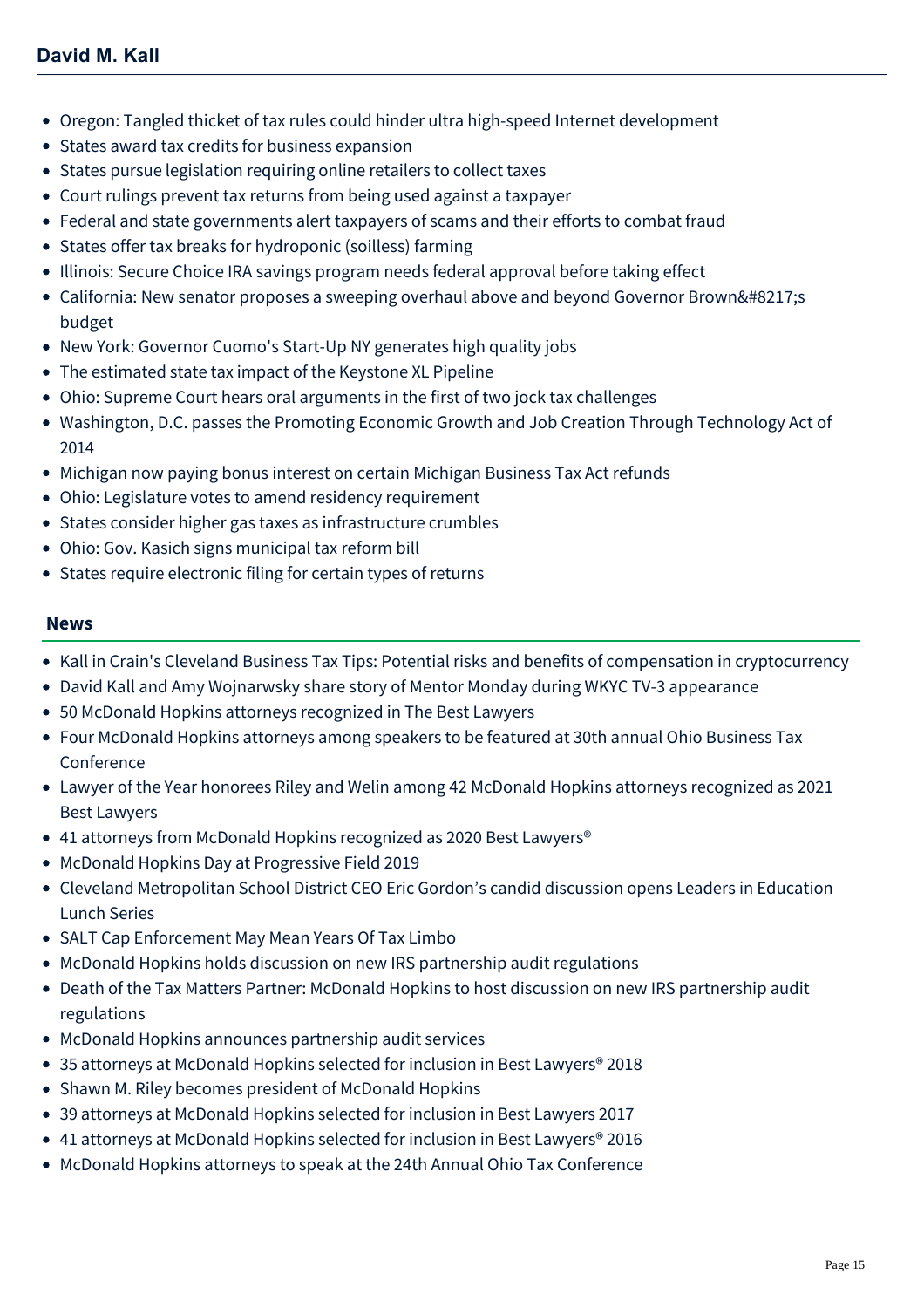### **External Publications**

"IRS Rolls Out Worker Classification Program" RBMA Monthly Legal Update Digest October 2011

#### **Events**

- [Medtech Startup Symposium | Wednesday, June 15, 2022](https://mcdonaldhopkins.com/Events/2022/Medtech-Startup-Symposium)
- [2022 Ohio Business Tax Conference | Tuesday, January 25, 2022](https://mcdonaldhopkins.com/Events/2022/2022-Ohio-Business-Tax-Conference)
- [Real Property Taxation, 2021 Ohio Business Tax Conference | Tuesday, January 19, 2021](https://mcdonaldhopkins.com/Events/2021/Real-Property-Taxation-2021-Ohio-Business-Tax-Conf)
- [PPP Loan Forgiveness & Going from Brick and Mortar to Virtual | Wednesday, September 16, 2020](https://mcdonaldhopkins.com/Events/2020/PPP-Loan-Forgiveness-Going-from-Brick-and-Mortar-t)
- [Lunch with Margaret Mitchell Leaders in Education | Monday, March 2, 2020](https://mcdonaldhopkins.com/Events/2020/Lunch-with-Margaret-Mitchell-Leaders-in-Education)
- [Lunch with Alan Rosskamm | Wednesday, December 4, 2019](https://mcdonaldhopkins.com/Events/2019/Lunch-with-Alan-Rosskamm)
- [Lunch with Alex Johnson- Leaders in Education Series | Thursday, September 19, 2019](https://mcdonaldhopkins.com/Events/2019/Lunch-with-Alex-Johnson)
- [Lunch with Brian Barren Leaders in Education Series | Tuesday, June 25, 2019](https://mcdonaldhopkins.com/Events/2019/Lunch-with-Brian-Barren-Leaders-in-Education-Ser)
- [Lunch with Eric Gordon Leaders in Education Series | Tuesday, April 2, 2019](https://mcdonaldhopkins.com/Events/2019/Lunch-with-Eric-Gordon)
- [Tax Reform Analysis for Nonprofits | Thursday, January 11, 2018](https://mcdonaldhopkins.com/Events/2017/Tax-Reform-Analysis-for-Nonprofits)
- [Tax Reform Analysis: The impact on you and your business | Wednesday, January 10, 2018](https://mcdonaldhopkins.com/Events/2018/Tax-Reform-Analysis)
- [Death of the Tax Matters Partner: What Owners of Partnerships and LLCs Need to Know About New Rules |](https://mcdonaldhopkins.com/Events/2017/The-Death-of-the-Tax-Matters-Partner) Tuesday, October 17, 2017
- [Traps for the Unwary: IRS Audits and Investigations | Tuesday, May 24, 2016](https://mcdonaldhopkins.com/Events/2016/Traps-for-the-Unwary)
- [Smart Business ASPIRE 2016 | Wednesday, May 18, 2016](https://mcdonaldhopkins.com/Events/2016/Smart-Business-ASPIRE-2016)
- [Top tax issues and planning ideas for 2015 | Wednesday, November 18, 2015](https://mcdonaldhopkins.com/Events/2015/Top-tax-issues-and-planning-ideas-for-2015)
- [Equity Compensation at Privately-Owned Companies in 2015 and Beyond | Thursday, May 7, 2015](https://mcdonaldhopkins.com/Events/2015/Executive-Compensation-Series-Equity-Compensation-at-Privately-Owned-Companies-in-2015-and-Beyond)
- [Family Transfers and Recapitalization | Wednesday, March 11, 2015](https://mcdonaldhopkins.com/Events/2015/Business-Succession-Planning-Series-Family-Transfe)
- [Unlocking the value of your commercial real estate | Tuesday, February 17, 2015](https://mcdonaldhopkins.com/Events/2015/Unlocking-the-value-of-your-commercial-real-estate)
- [Ohio Tax Conference | Tuesday, January 27, 2015](https://mcdonaldhopkins.com/Events/2015/Ohio-Tax-Conference)

#### **Speaking Engagements**

- "Getting Your Medtech Company Ready for to take Investor Money," Project Medtech's Startup Symposium, March 10, 2022
- "Explosion of Shale Gas Drilling in Ohio...Mineral Rights: Sell or Lease?," 2015 Ohio Tax Conference, January 27, 2015
- "Advanced: Nexus…Are Bellas Hess and Quill Still the Law? Is Amazon the New Test?," 2014 Ohio Tax Conference, January 29, 2014
- "Sellers Beware: Tough Times Require Tough Measures," presented to Palm Beach County, Florida Small Business Division, August 13th, 2008
- "The Third Frontier: What Ohio Businesses Need to Know," May 5, 2006
- Technical Tax Update: Cohen & Company, October 26, 2005
- "Like-Kind Exchanges Uses and Benefits Associated with Wealth Creation," West Palm Beach, Florida, October 18, 2005
- "Protecting Your Assets. Choice of Entity and Structuring Alternatives," The Rotary Club of Hudson, December 29, 2004